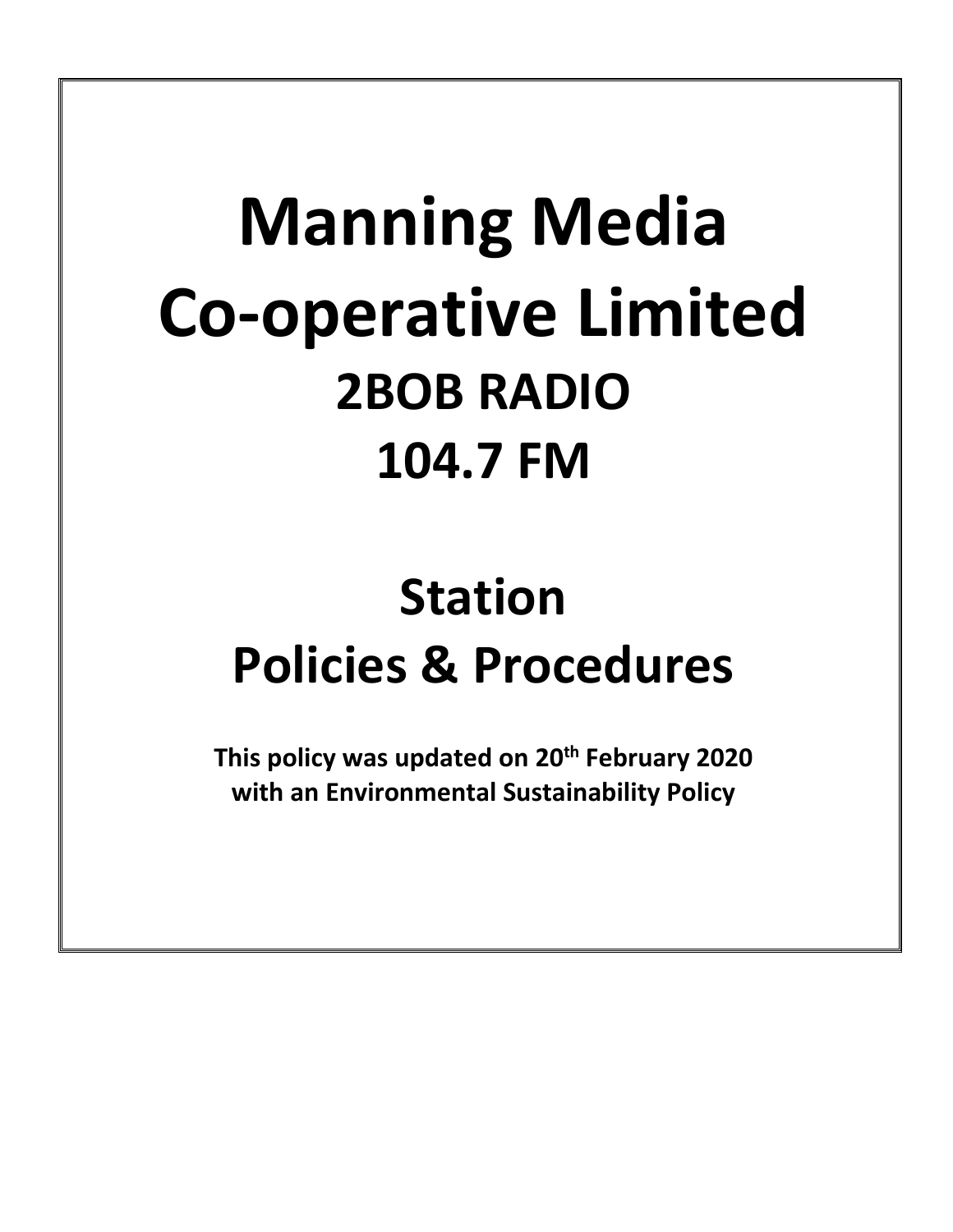## Contents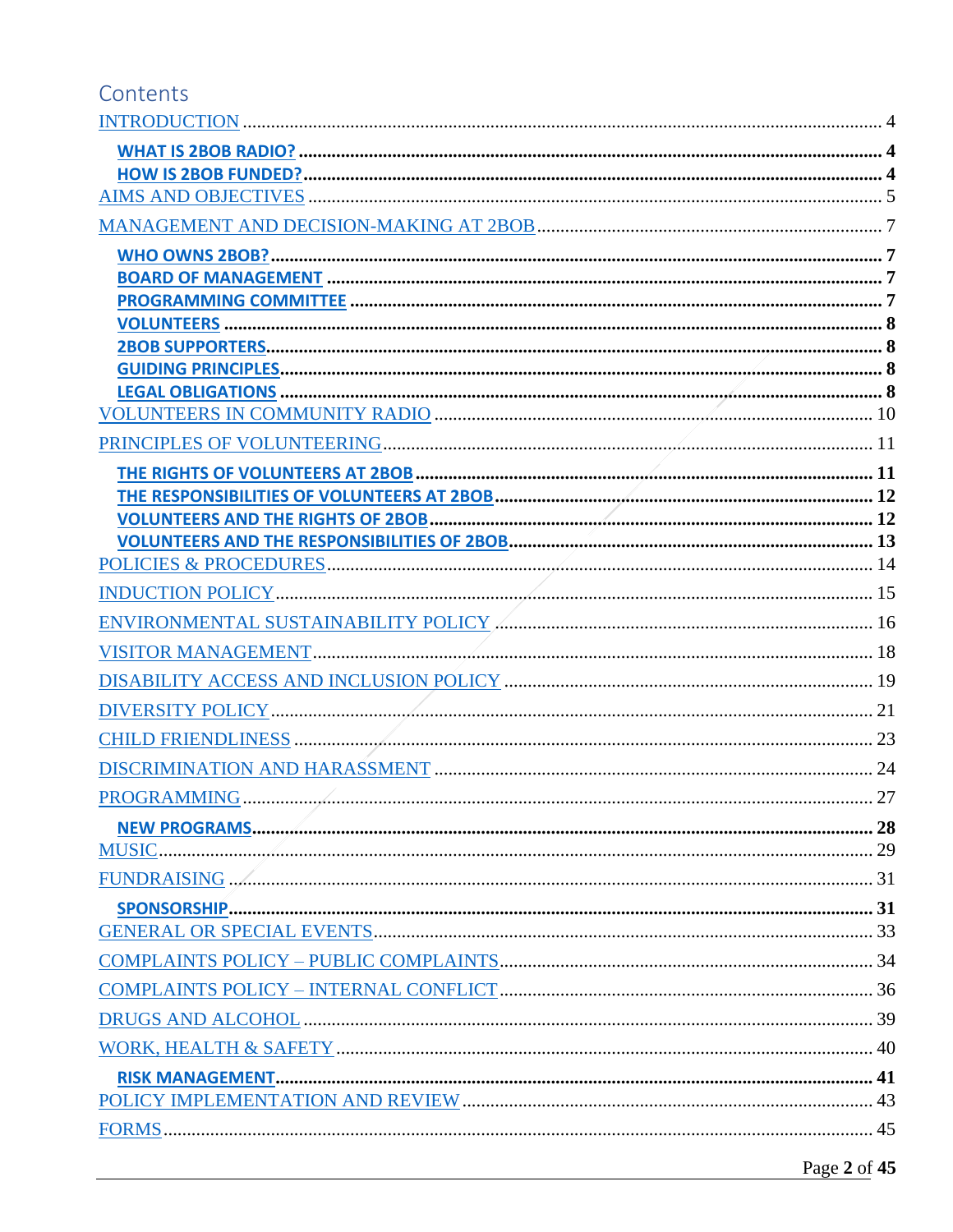*"You are actually running a community centre, a training college, a refuge, a day-care unit, a debating hall and a social club – albeit one which just happens to make radio. You should be pleased to be serving all of those functions – they add up to the reason you exist. Your management team needs to have or gain all the expertise required to fulfil your role as a community radio station. Broadcasting is only one part of the equation, and the quality or popularity of that broadcasting may be much less important than the quality and extent of your service to the community."* 

**[www.communityradiotoolkit.net](http://www.communityradiotoolkit.net/)**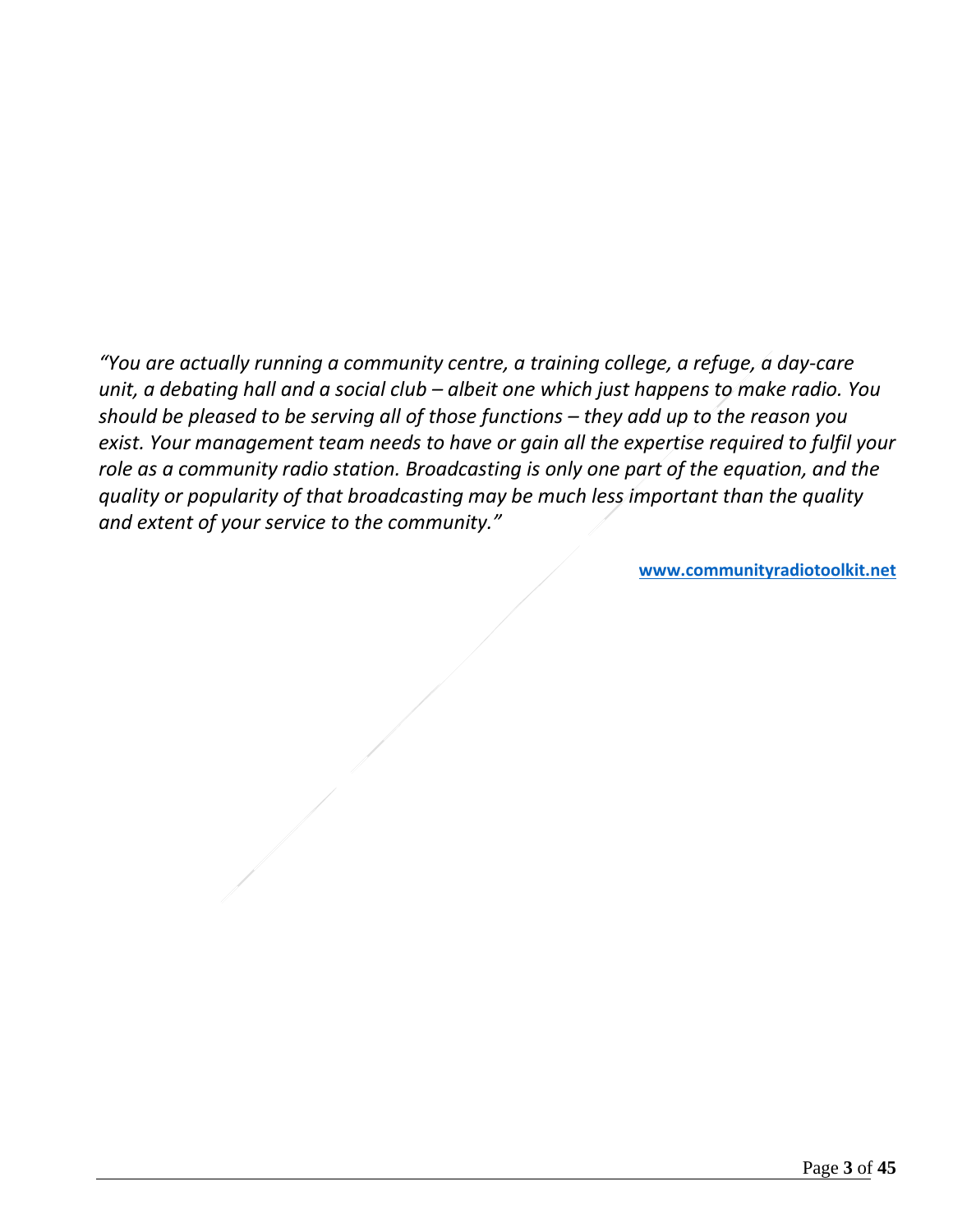## <span id="page-3-0"></span>**INTRODUCTION**

This document has been developed to assist all 2BOB volunteers and paid staff to feel welcome, productive and appreciated whilst contributing responsibly to community radio. For this to happen, it is best guided by a workable framework supporting 2BOB's goals and upholding its aims and objectives. This document provides that framework for 2BOB and its working environment, which meets governance requirements and complies with legal obligations.

#### <span id="page-3-1"></span>**WHAT IS 2BOB RADIO?**

- 2BOB is a community radio station which provides an alternative radio for listeners to the commercial radio genre within the former Greater Taree City Council local government area. As a community radio station 2BOB is part of the national Community Broadcasting Association of Australia (CBAA), and the Community Broadcasting Foundation (CBF).
- The 2017 "*[Community Radio National Listener Survey](https://www.cbaa.org.au/broadcasters/get-data-national-listener-survey-station-census)*" compiled by McNair Ingenuity Research Pty Ltd. showed continued strong growth in community radio listener numbers with over nine million listeners country wide. Here in regional NSW, 651,000 people, 30% of the population, listen to community radio, which equates to 15,000 listeners within our broadcasting area.
- 2BOB's coverage reaches as far as Bulahdelah in the south, Laurieton/Johns River in the north and Gloucester in the west.
- 2BOB is one of a network of over 450 Community radio stations in Australia. Other community radio stations in the local region include: 104.1 Bucketts Radio, 2TPL- Ngarralingi Radio Station, Great Lakes FM Community Radio, Radio Rheema and 2 WAY Radio in the Hastings Valley.
- 2BOB began in 1982 and commenced broadcasting full time in 1986 from the Studios on the northwestern corner of Taree Park (Johnny Martin Oval), Taree.
- Over 2000 volunteers have participated in 2BOB.

#### <span id="page-3-2"></span>**HOW IS 2BOB FUNDED?**

2BOB raises funds through a range of activities including 2BOB Supporters, station fund-raising activities, training fees, station sponsorship, donations and successful grant applications.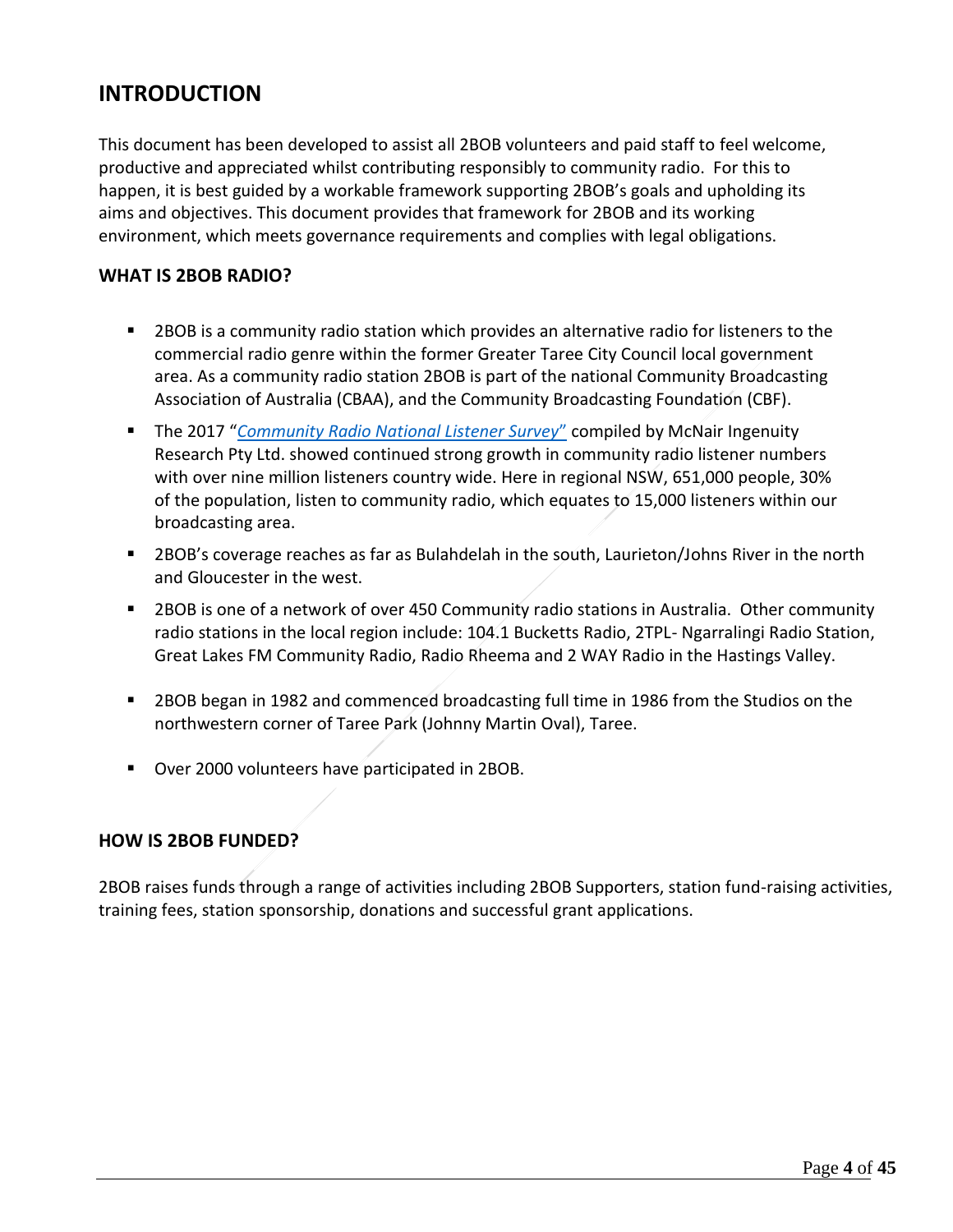## <span id="page-4-0"></span>**AIMS AND OBJECTIVES**

#### **OUR AIMS**

To be an independent organisation providing an alternative to the mainstream media via 2BOB radio and the web.

To continue to develop and improve a community media, entertainment, education and engagement service.

#### **OUR VISION**

To continue to be a community operated, non-discriminatory, culturally and socially inclusive organisation, expressing diverse opinions, a voice for the people by providing a platform for debate, diversity in musical and on air material, an opportunity for people to become broadcasters, to be accessible and supportive of other community organisations, while providing both leisure and entertainment and opportunity for skill development for volunteers and listeners.

Our long-term vision as a media Co-operative is to explore and develop other community media opportunities such as community TV, internet blogs, multimedia MP3 files, community newspaper, use of subcarrier and web streaming.

#### **OUR PURPOSE**

To encourage community involvement in providing culturally diverse music and perspectives, and strive to meet the needs of the community not met by mainstream media.

#### **OUR OBJECTIVES**

- To provide an accessible community media service which is the object of a Public Community Broadcasting Station.
- To encourage community participation in the management and the activities of 2 BOB.
- To assist minority and disadvantaged groups and individuals who do not normally have an opportunity to make their points of view heard.
- To participate in the activities of the broader community.
- To promote community media and radio to external stakeholders and inform internal stakeholders.
- To be responsible and professional in presentation and management.
- To provide media content that is appropriate, news worthy and of interest.
- To provide ongoing training to volunteers and presenters and those who train them.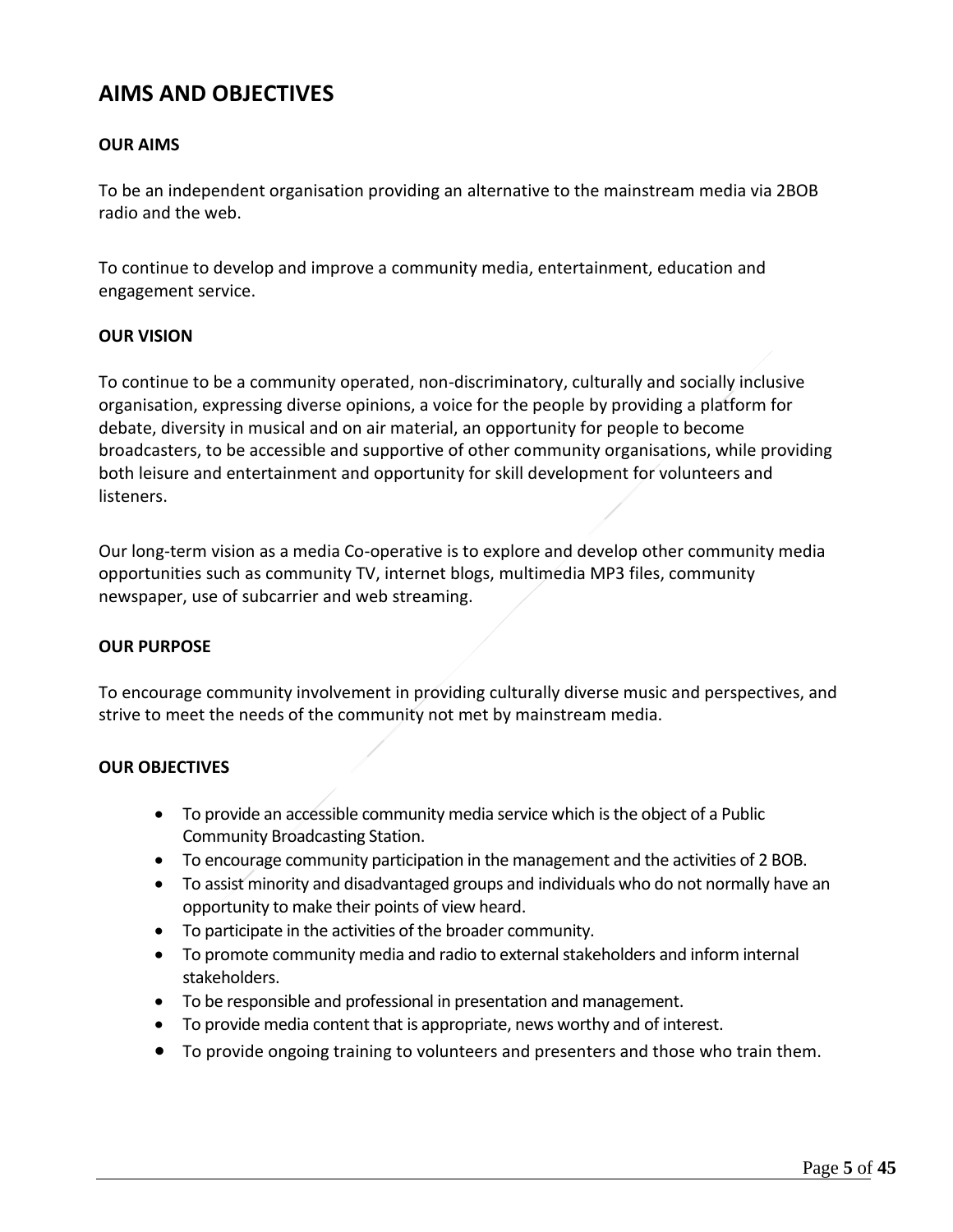#### **COMMUNITY STANDING**

2BOB is a quiet achiever. Our biggest achievement is having been on air for over 30 years, run predominantly by volunteers and occasionally by paid staff funded through grants and sponsorship. The demands of maintaining assets and equipment create many tasks at 2BOB. There is a continuing need to develop, keep up to date with technology and to continually improve community radio in the Manning. 2BOB has received several awards including:

- 2007. *The Tony Staley Community Broadcasting Association of Australia* (CBAA) Award. For providing open access, encouraging and developing diversity in radio.
- 2003. *The Community Broadcasting Association of Australia's annual "Can't Get out of the Car" Award* for the production of an outdoor broadcast. For the 2BOB broadcast of the funeral for the late Greater Taree City Council Mayor, Mick Tuck, a founding member of 2BOB.

Community Radio as an industry has produced many well-known radio personalities. 2BOB has been the step up into state and national radio for a number of individuals, and others have gone on to work in the broader community and commercial radio industry.

2BOB also provides an outlet for people who have a genuine interest and valuable skills that they contribute to providing alternatives to mainstream radio in the Manning Valley.

The broad community has access to 2BOB to promote and discuss current affairs and relevant activities and issues.

2BOB provides and supports diversity at all levels promoting multiculturalism, diversity, all age groups, people with disabilities and working and non-working people, families and friends.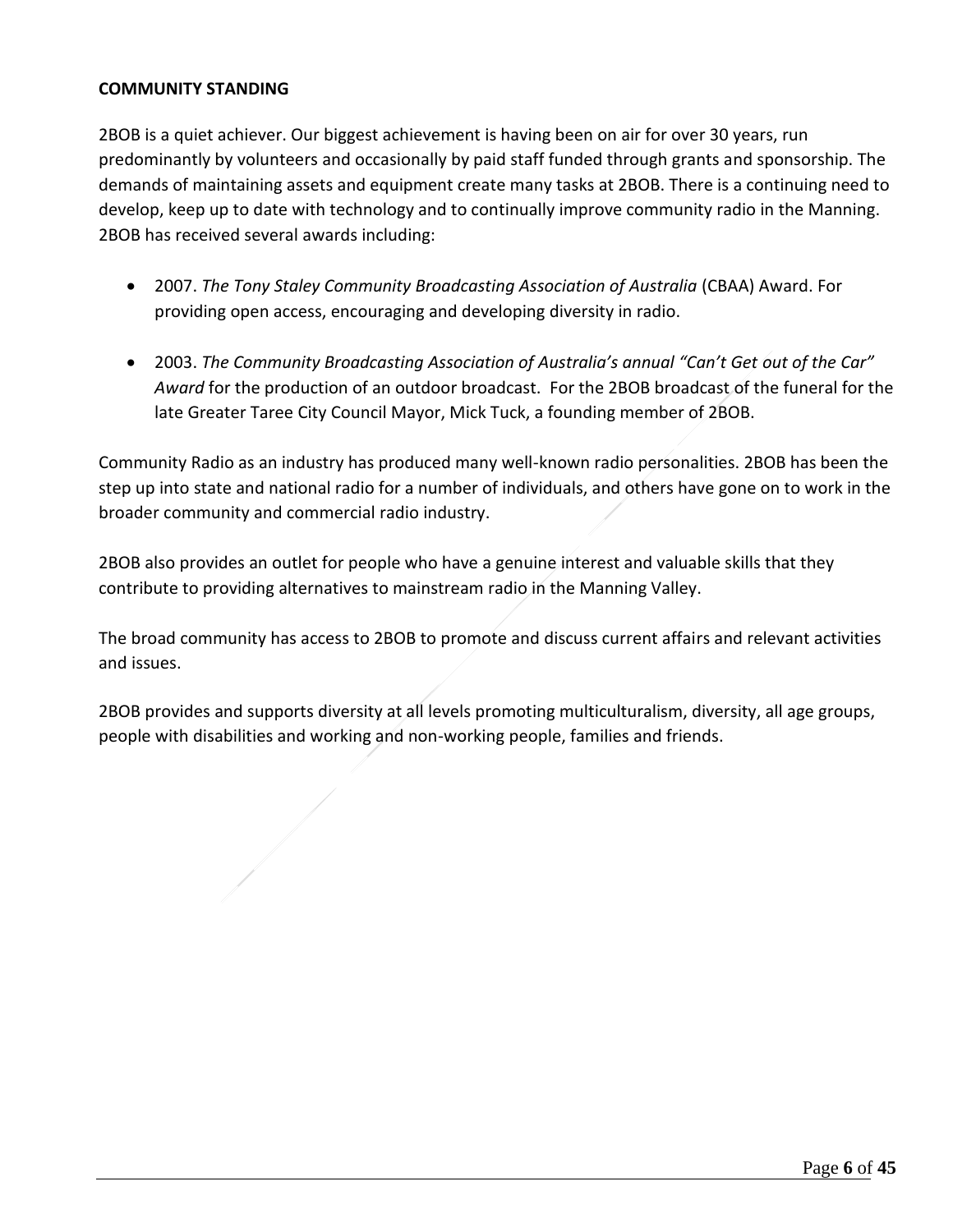## <span id="page-6-0"></span>**MANAGEMENT AND DECISION-MAKING AT 2BOB**

#### <span id="page-6-1"></span>**WHO OWNS 2BOB?**

2BOB is owned and operated by the Manning Media Co-operative Society Ltd (the Co-operative). The Cooperative was incorporated in November 1985 to hold the Public Broadcast Licence and take over the affairs of Manning Valley Community FM Radio Association, which had been constituted and formed in 1982. The Licence was granted on 28<sup>th</sup> June 1985. The Co-operative is a "not for profit" Co-operative which means that members do not share in the financial profits of the Co-operative.

2BOB volunteers and are welcome to apply for membership of the Co-operative. Membership of the Cooperative entitles you to vote for members of the Board of Management and be elected to the Board of Management. A *Co-operative Membership Application Form* is available at the Station and can be downloaded from the [2BOB website.](http://www.2bobradio.org.au/cooperative-member.html)

To be admitted as a member of the Co-operative you will need to purchase a minimum of five (5) \$20 shares in the Co-operative paid to a minimum of \$4 each, a total of \$20. You will remain liable to the Cooperative, for the amount, if any, unpaid on the shares held by you. You must also agree to be bound by the Rules of the Co-operative.

An active member of the Co-operative shall have one vote only in respect of any question or motion arising at a general meeting of the co-operative.

#### <span id="page-6-2"></span>**BOARD OF MANAGEMENT**

The Board of Management (the Board) is responsible for the management of 2BOB. The Board comprises up seven members, elected at the Annual General Meeting.

Board members are elected by the Co-operative Members for a two-year term, with the election of three Board members occurring one year and four the next.

The Board meets once a month and at other times as necessary. The Board is responsible for ensuring 2BOB's financial viability, adherence to legal requirements and overall operations. The Board are guided by the Rules of the Manning Media Co-operative and the regulations, legislation and Codes of Practice of the Community Radio sector.

#### <span id="page-6-3"></span>**PROGRAMMING COMMITTEE**

The Programming Committee is a Delegated Committee of the Board that meets fortnightly and reports to the Board. The majority of voting members of the Programming Committee must be members of the Co-operative. The Programming Committee makes decisions about what programs go to air, the program schedule and all issues related to programming. The Programming Committee also has an input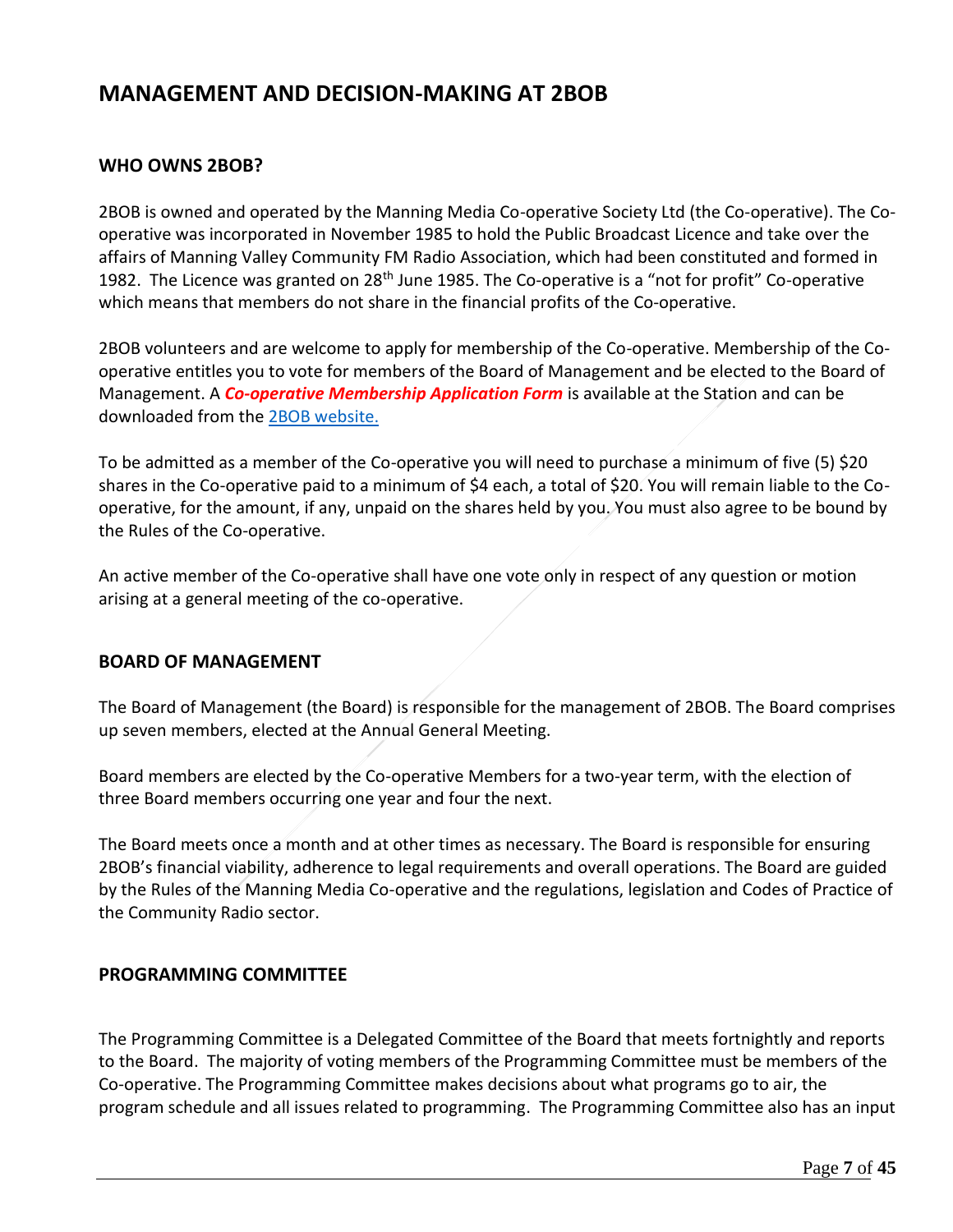into station needs, technical issues, and volunteer management. The Programming Committee are guided by the Codes of Practice and media laws such as copyright, defamation and vilification. Programming Committee meetings are open to all 2BOB volunteers as observers, however participation will be at the discretion of the Committee.

#### <span id="page-7-0"></span>**VOLUNTEERS**

There are many tasks and activities that help keep 2BOB on air. Volunteers do everything including reception and office work, making and presenting on air programs, getting involved with recording and production, building and garden maintenance, technical maintenance, music library management, cleaning, all sorts of fundraising activities and participating on sub committees and on the Board.

#### <span id="page-7-1"></span>**2BOB SUPPORTERS**

2BOB Supporters are listeners who show their support by paying an annual fee. It is station policy for on air presenters to be 2BOB Supporters.

#### <span id="page-7-2"></span>**GUIDING PRINCIPLES**

Community broadcasters are united by six guiding principles and 2BOB will work to:

- promote harmony and diversity and contribute to a cohesive, inclusive, and culturally diverse Australian community,
- pursue the principles of democracy, access and equality, especially with people and issues not adequately represented in other media,
- enhance the diversity of programming choices available to the public and present programs that expand the variety of viewpoints broadcast in Australia,
- demonstrate independence in their programming as well as in their editorial and management decisions,
- support and develop local arts and music; and
- widen community involvement in broadcasting.

#### <span id="page-7-3"></span>**LEGAL OBLIGATIONS**

All community broadcasting stations have legal obligations that relate to programming content and station operations. The *Broadcasting Services Act 1992* outlines a number of license conditions and some program standards that apply to all stations.

#### **THE FOUR KEY LICENSE CONDITIONS IN THE ACT**

• Community broadcasting services are provided for the benefit of the community and are not intended provide a profit or dividends for shareholders.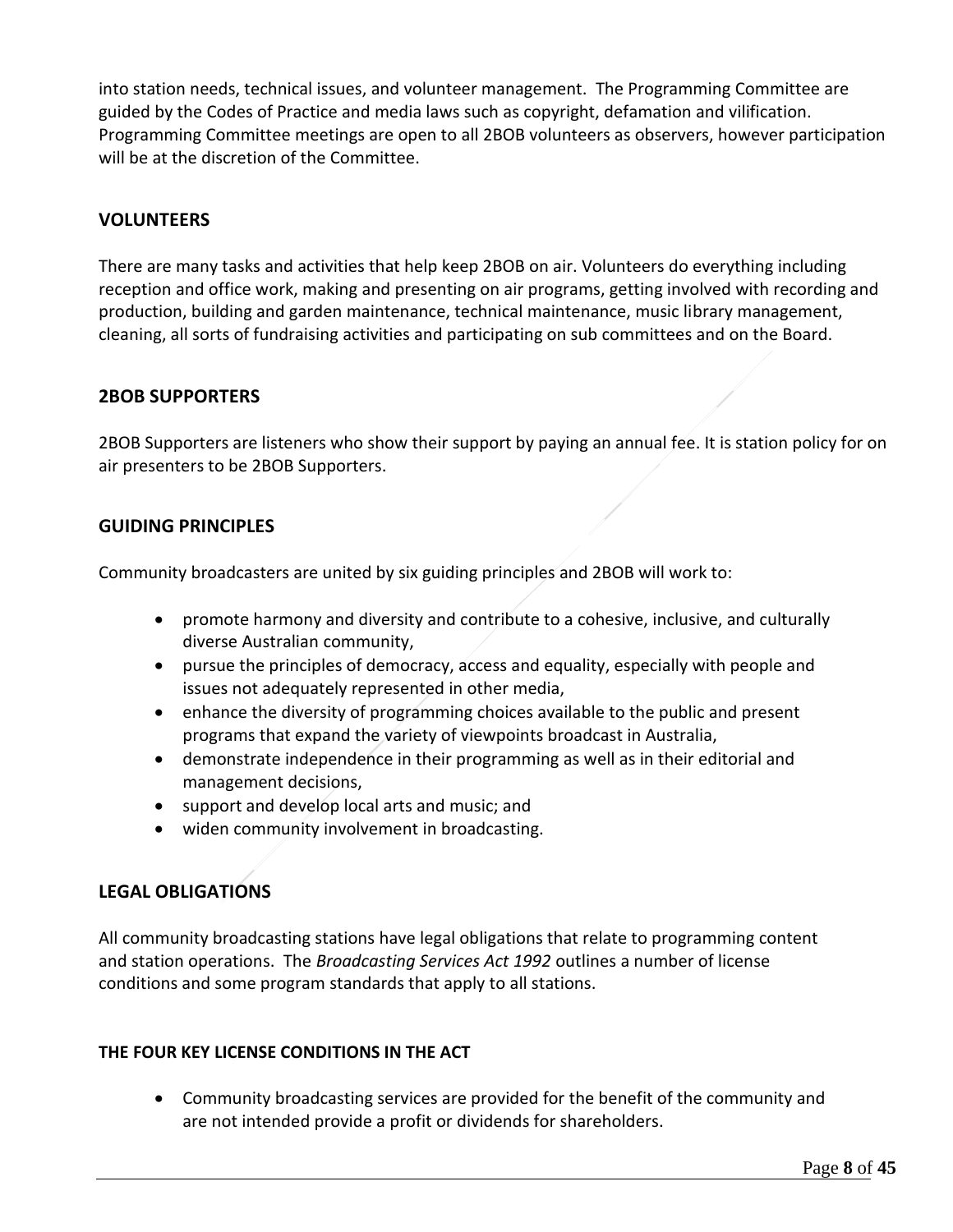- A licensee must continue to represent the community interest that it represented when the license was allocated, although a licensee can apply to change that community interest.
- Stations must have organisational structures in place to encourage community access and participation in all aspects of station operations, from programming to management.
- Community broadcasters can only broadcast sponsorship announcements, rather than advertising, and these will total no more than five minutes in any hour of programming.

#### **GOVERNING CODES OF PRACTICE**

The Act requires each broadcasting sector to develop its own Codes of Practice and register them with the broadcasting regulator. The Codes outline some of the legal requirements relating to programming and operational standards for stations holding a community broadcasting license including:

- our responsibilities of broadcasting to meet community interest,
- principles of diversity and independence,
- general programming, Indigenous programming,
- Australian music.
- sponsorship,
- compliance,
- complaints, and
- Codes of Practice review.

The Codes do not replace the license conditions in the Act but are complementary. Community broadcasting licensees are legally obliged to follow both the license conditions and the Codes and Practice.

#### **GOVERNING BODIES**

- Australian Communications and Media Authority (ACMA).
- Community Broadcasting Association of Australia (CBAA).
- Indigenous Remote Communications Association (IRCA).
- National Ethnic and Multicultural Broadcaster's Council (NEMBC).
- Community Broadcasting Foundation (CBF).
- Australian Indigenous Communications Association (AICA).
- Christian Media Australia (CMA).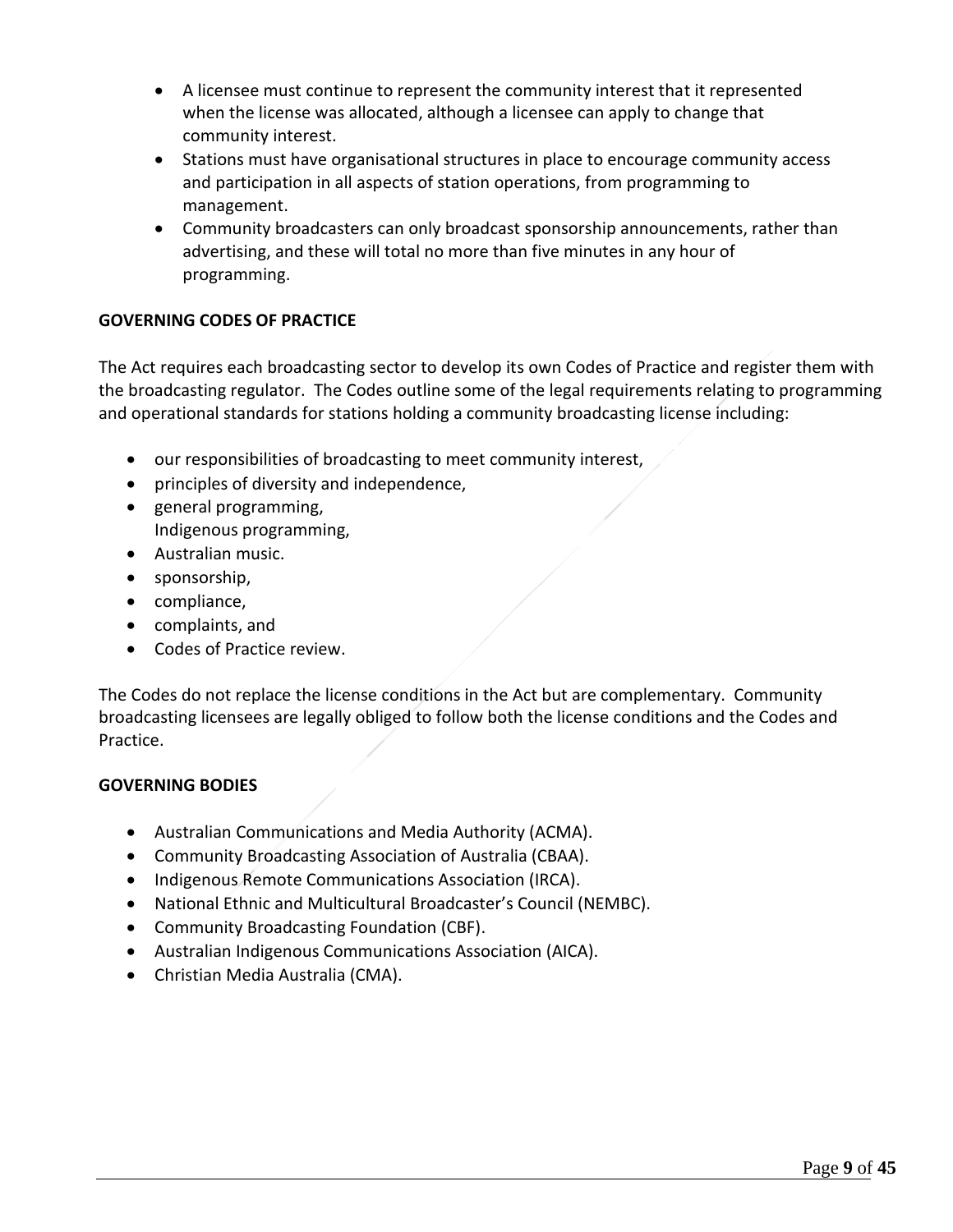## <span id="page-9-0"></span>**VOLUNTEERS IN COMMUNITY RADIO**

2BOB welcomes new volunteers, and there are many opportunities for community members to participate in the station's variety of activities. 2BOB conducts quarterly Open Evenings where interested community members can find out more about the station and how they can become involved.

Volunteer's skills are valuable and can be applied in many aspects of station life. Some activities are ongoing and others come and go. If you would like to do something specific, it is important to talk to other key volunteers, the Volunteer Coordinator, the Programming Committee or the Board.

All volunteers at 2BOB are required to complete a *Volunteer Registration Form*.

Prior to engaging in child related activities at 2 BOB, volunteers and staff will be required to provide a Working with Children Number. Working with Children Numbers are available free of charge on line at <http://www.kidsguardian.nsw.gov.au/child-safe-organisations/working-with-children-check/>

2BOB The purpose of this policy is to assist in responsibly managing volunteers and to provide a clear statement about the roles and responsibilities of the volunteers and the organization.

2BOB is a community radio station which relies 99.9% on the efforts of volunteers to maintain its operations. Our volunteers come from a wide range of backgrounds, interests and motivations including:

- to contribute to the community,
- to develop professional skills,
- to maintain existing skills, and
- to enjoy the social nature of the organization.

2BOB aims to treat all of its volunteers equally with respect and trust and to provide a workplace which is safe, enjoyable and fulfilling. It endeavors to provide a working environment which is flexible in order to allow its volunteers to gain the benefits they wish from volunteering.

Conversely, 2BOB expects its volunteers to act professionally and in good faith towards 2BOB at all times and that they hold the interests of 2BOB and its community in equal regard to their own, thus ensuring positive outcomes for themselves, 2BOB and the community we serve.

Presenter training is available for people who want to become presenters and courses are available on a regular basis.

If you would like to develop and present a specific program, then you can apply using the **Program Proposal Form** which is submitted to the Programming Committee.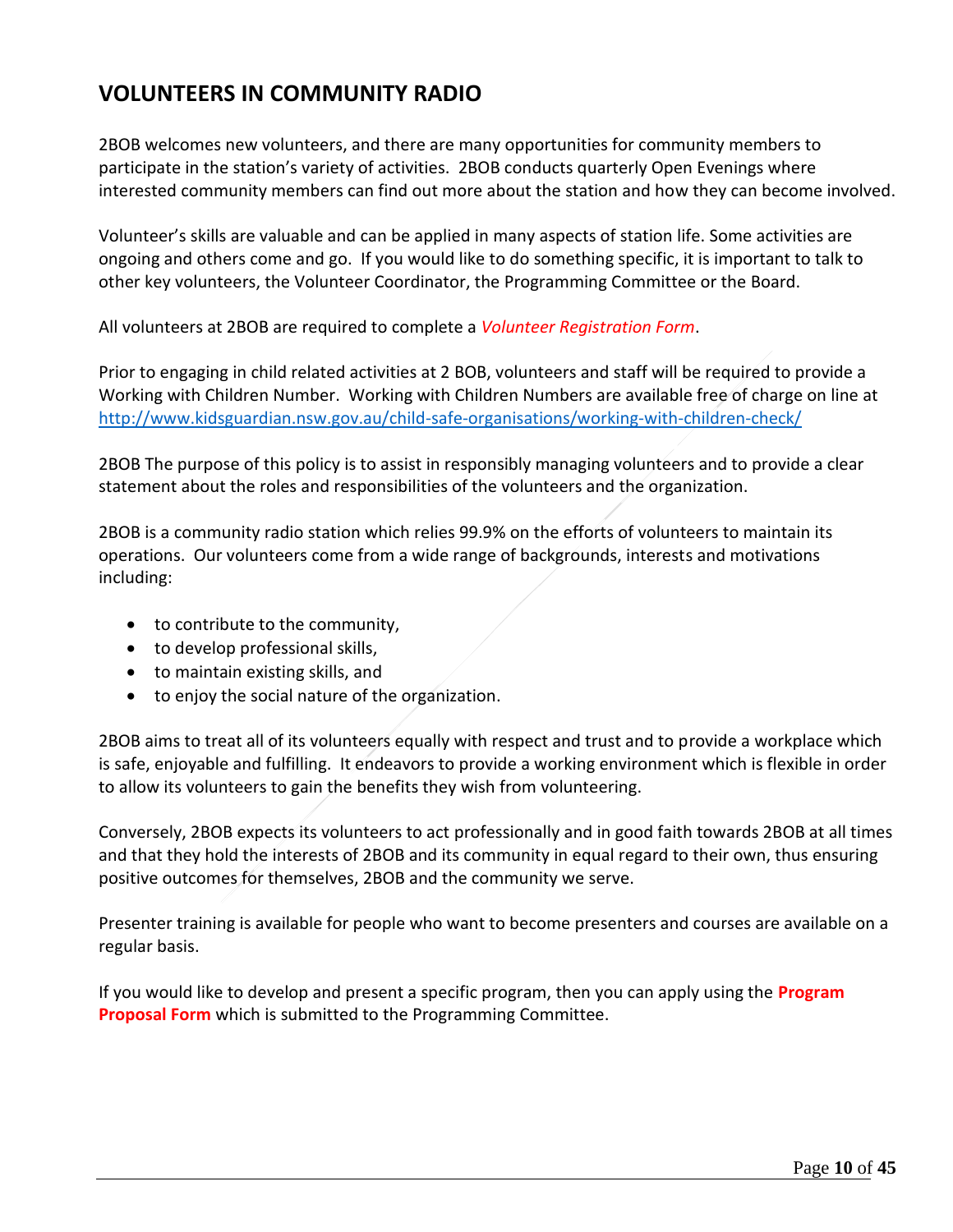## <span id="page-10-0"></span>**PRINCIPLES OF VOLUNTEERING**

- Volunteering benefits the community and the volunteer.
- Volunteering is always a matter of choice.
- Volunteering is an activity that is unpaid and not undertaken for the receipt of salary pension, government allowance or honorarium.
- Volunteering is a legitimate way in which citizens can participate in the activities of their community.
- Volunteering is a vehicle for individuals or groups to address human, environmental and social needs.
- Volunteering does not replace paid workers nor constitute a threat to the job security of paid workers.
- Volunteering respects the rights, dignity and culture of others.
- Volunteering promotes human rights and equality.

#### <span id="page-10-1"></span>**THE RIGHTS OF VOLUNTEERS AT 2BOB**

As a volunteer you have the right to:

- 1. Be treated as a co-worker.
- 2. Suitable assignments with consideration for personal preference, temperament, abilities, education, training and employment.
- 3. Know as much about the organization as possible, its policies, people and programs.
- 4. Expect clear and open communication from management and staff at all times.
- 5. Be given appropriate orientation, introduction and provision of information about new developments.
- 6. Sound guidance and direction in the workplace.
- 7. Advance notice (where possible) of changes which may affect your work (such as programming changes).
- 8. A place of work complying with statutory requirements in regard to Equal Employment Anti-Discrimination Legislation, the commonwealth Racial Discrimination Act 1975 and Work Health and Safety (WHS) Standards.
- 9. Be heard, and to feel free to make suggestions and to be given respect of your honest opinion.
- 10. Appropriate insurance cover such as volunteer and public liability insurance.
- 11. Appropriate grievance procedures in the event of a dispute and, if necessary, mediation or arbitration to assist with resolving the dispute.
- 12. Receive written notification for suspension/release of services.
- 13. Have services appropriately assessed and effectively recognized.
- 14. Have training provided that will enable participation at 2BOB at a variety of levels.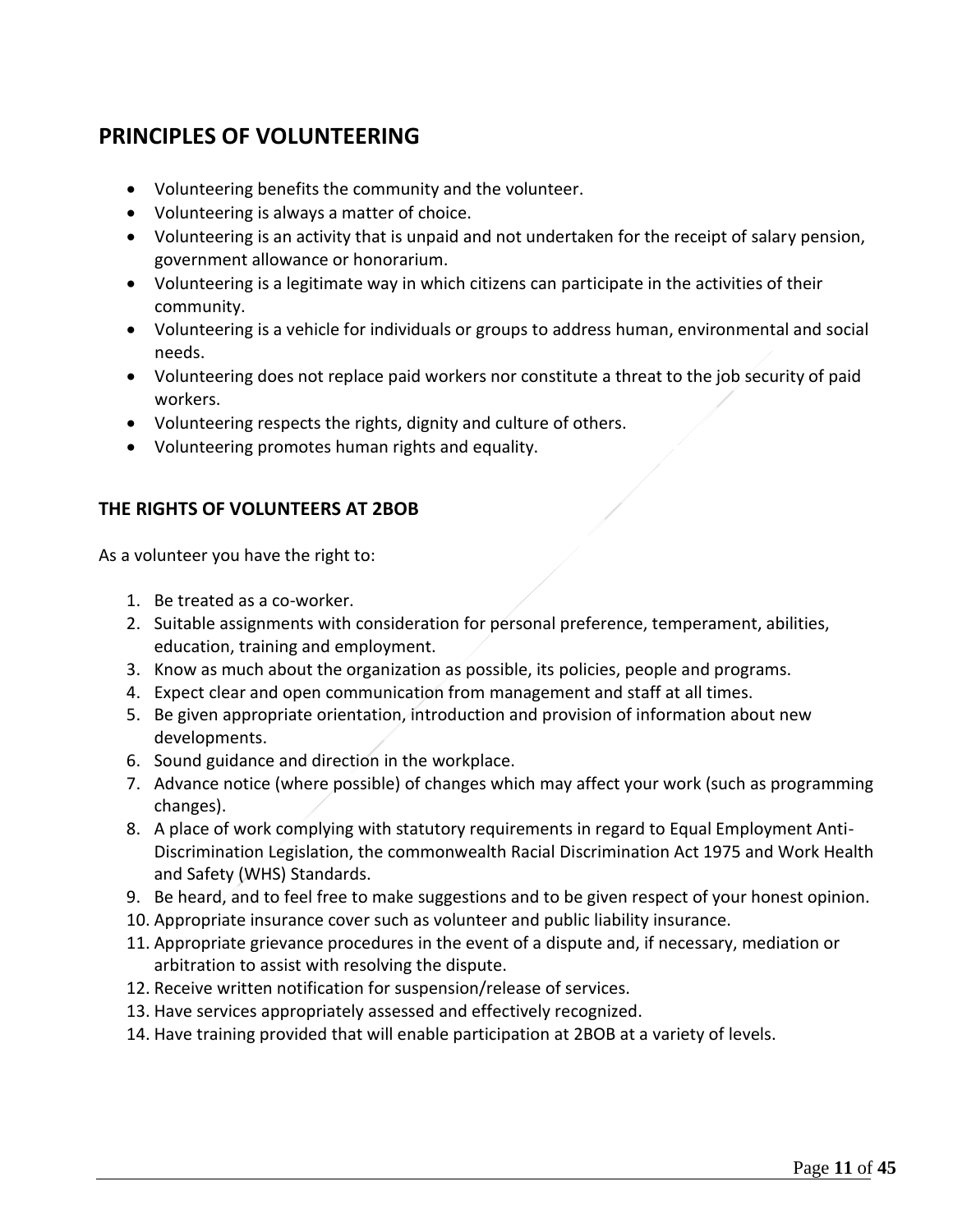#### <span id="page-11-0"></span>**THE RESPONSIBILITIES OF VOLUNTEERS AT 2BOB**

As a volunteer you have the responsibility to:

- 1. Have a professional attitude towards your voluntary work.
- 2. Be prompt, reliable and productive with regard to commitments and agreements made with 2BOB.
- 3. Notify the appropriate person if unable to meet commitments.
- 4. Accept and abide by station rules.
- 5. Understand and adhere to the Community Radio Codes of Practice and maintain familiarity with broadcast laws such as defamation law and the Broadcast Services Act 1992.
- 6. Not represent 2BOB publicly or commercially unless prior arrangement has been made.
- 7. Not bring into disrepute the operations, management, staff or other volunteers of 2BOB.
- 8. Treat technical equipment with due care respect and to notify technical staff of faults and problems.
- 9. Undertake to complete a minimum of the basic level of training offered at 2BOB if you are intending to work in any area of programming.
- 10. Only use station resources and equipment in carrying out work for 2BOB and not for private purposes.
- 11. Ensure that 2BOB has your current contact details.
- 12. Respect the racial and religious backgrounds and the sexual preferences of your co-volunteer workers and to ensure that it is a safe work place for everyone.
- 13. Contribute to the achievement of a safe, tolerant and equitable working environment by avoiding, and assisting in preventing, behavior which is discriminatory.

Job descriptions and relevant information including WHS obligations may be available to volunteers to be able to carry out the associated tasks to 2BOB requirements with a view to sustaining the Aims and Objectives, to reach goals and work within legal and industry frameworks to continue to provide community radio in the Manning Valley region.

#### <span id="page-11-1"></span>**VOLUNTEERS AND THE RIGHTS OF 2BOB**

2BOB has the right to:

- 1. Expect volunteer co-operation in working to uphold and maintain 2BOB's Aims and Objectives, 2BOB charter and these Policies and Procedures.
- 2. Expect you to be familiar with the laws relating to broadcasting, station policies and procedures.
- 3. Expect you to promote, be reliable and productive with regard to commitments and agreements made with 2BOB.
- 4. Maintain confidentiality in relation to volunteers and Station information.
- 5. Make a decision, in consultation with you, as to where your services and skills would be best be utilized.
- 6. Make decisions which may affect your work.
- 7. Make programming decisions in accordance with programming policies and procedures.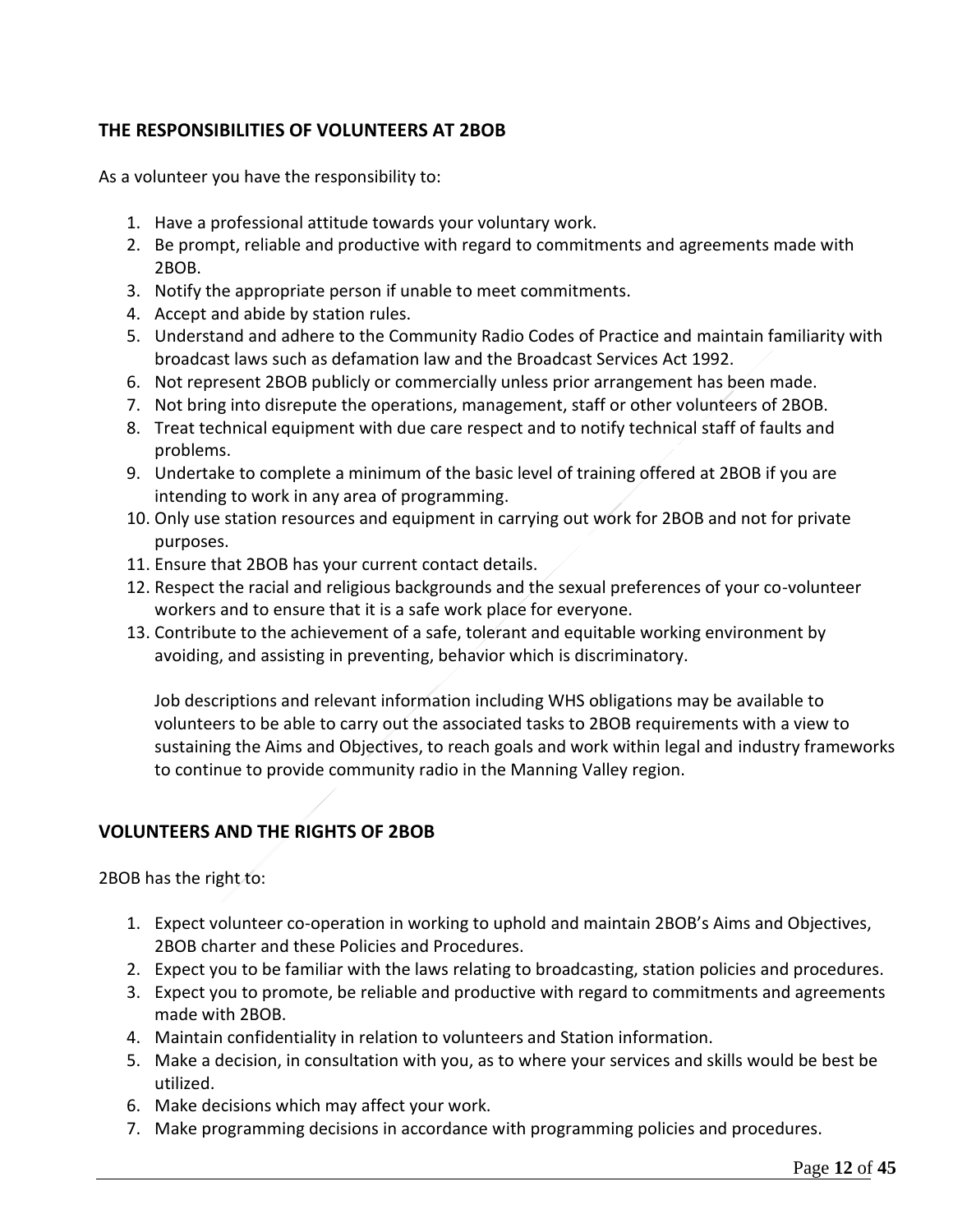- 8. Develop, implement and enforce rules, policies and procedures for all aspects of station operation.
- 9. Develop and maintain all property and premises of 2BOB.
- 10. Provide you with feedback to enhance your programming and broadcasting development.
- 11. Expect clear and open communication from you at all times.
- 12. Release you in accordance with station policies and procedures due to contravention of station rules.

#### <span id="page-12-0"></span>**VOLUNTEERS AND THE RESPONSIBILITIES OF 2BOB**

2BOB has the responsibility to:

- 1. Provide you with a work environment which embraces the principles of equity and access.
- 2. Value the importance of your role within the organization.
- 3. Place you in an appropriate suitable position and environment.
- 4. Give you appropriate tasks in accordance with your strengths, abilities, training and experience.
- 5. Provide you with training so that you can expand your expertise and abilities.
- 6. Acknowledge your contribution to 2BOB and provide you with the appropriate recognition and or rewards.
- 7. Ensure staff have the appropriate skills required to work with you.
- 8. Provide adequate formal and informal channels for constructive feedback.
- 9. Provide you with information regarding any activities or changes at 2BOB which may affect your work.
- 10. Consult with you where possible and practicable on issues that may affect your work.
- 11. Ensure that a democratic process is accessible.
- 12. Ensure that you are aware of station democratic processes and are encouraged to participate in them.
- 13. Provide a safe and supportive environment.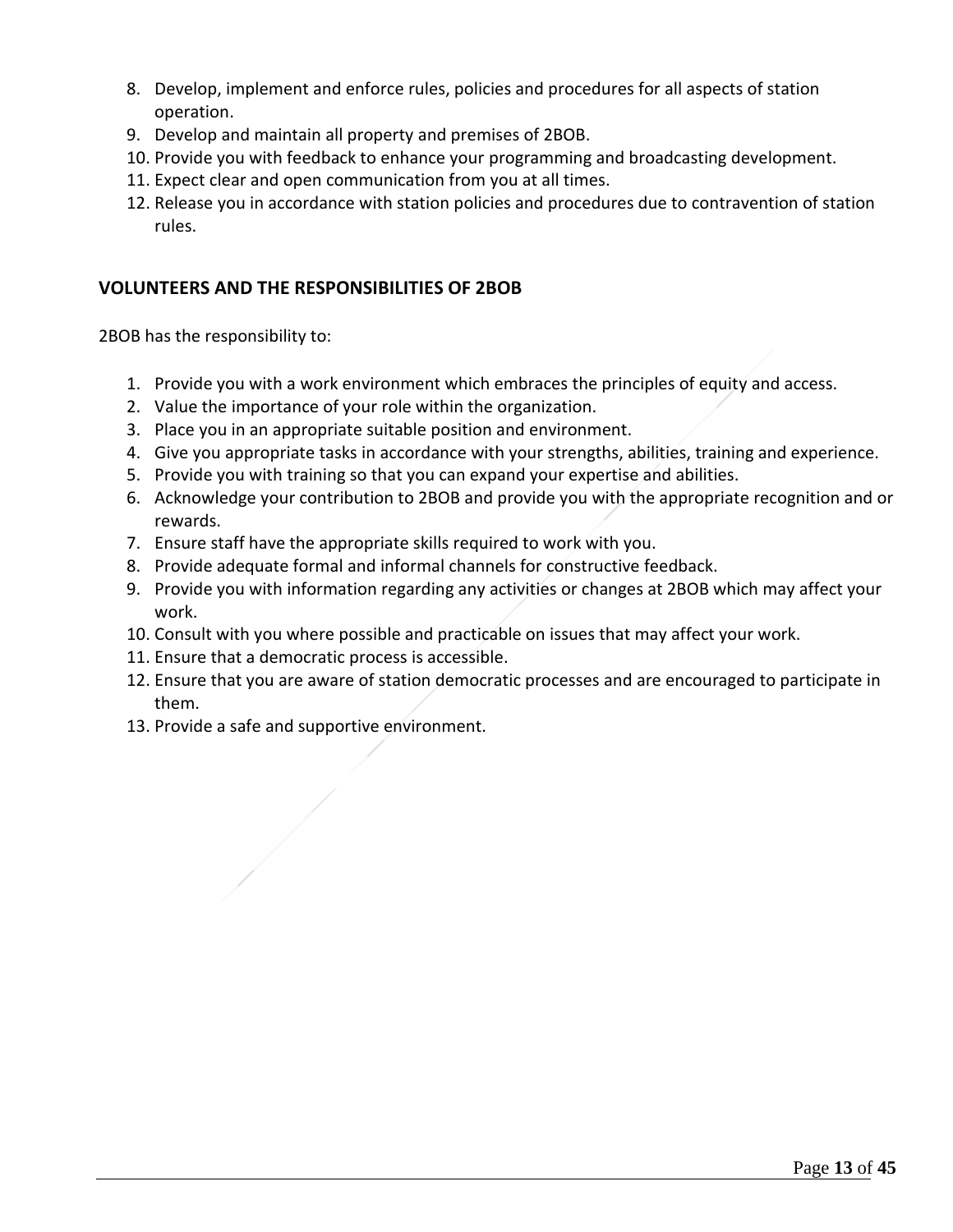## <span id="page-13-0"></span>**POLICIES & PROCEDURES**

Policy and Procedures are developed and used by many organizations. At 2BOB they provide a framework to assist volunteers to participate fully and ensure 2BOB is run ethically, responsibly, economically and accessibly.

Volunteers are required to have an understanding and knowledge of the roles, tasks and responsibilities of running a community radio station as a member of the national broadcasting sector.

These policies and procedures have been adopted and adapted from the *Codes of Practice Community Radio, 9th June 2008.*

#### **POLICIES**

Policies are clear, simple statements of how 2BOB conduct its services, actions and business. Policies provide a set of guiding principles to help with decision making.

#### **PROCEDURES**

Procedures describe how each policy will be put into action. Each procedure outlines:

- who will do what,
- what steps they need to take, and
- which forms or documents to use.

Procedures might just be a few bullet points or instructions. Sometimes they work well as forms, checklists, instructions or flowcharts.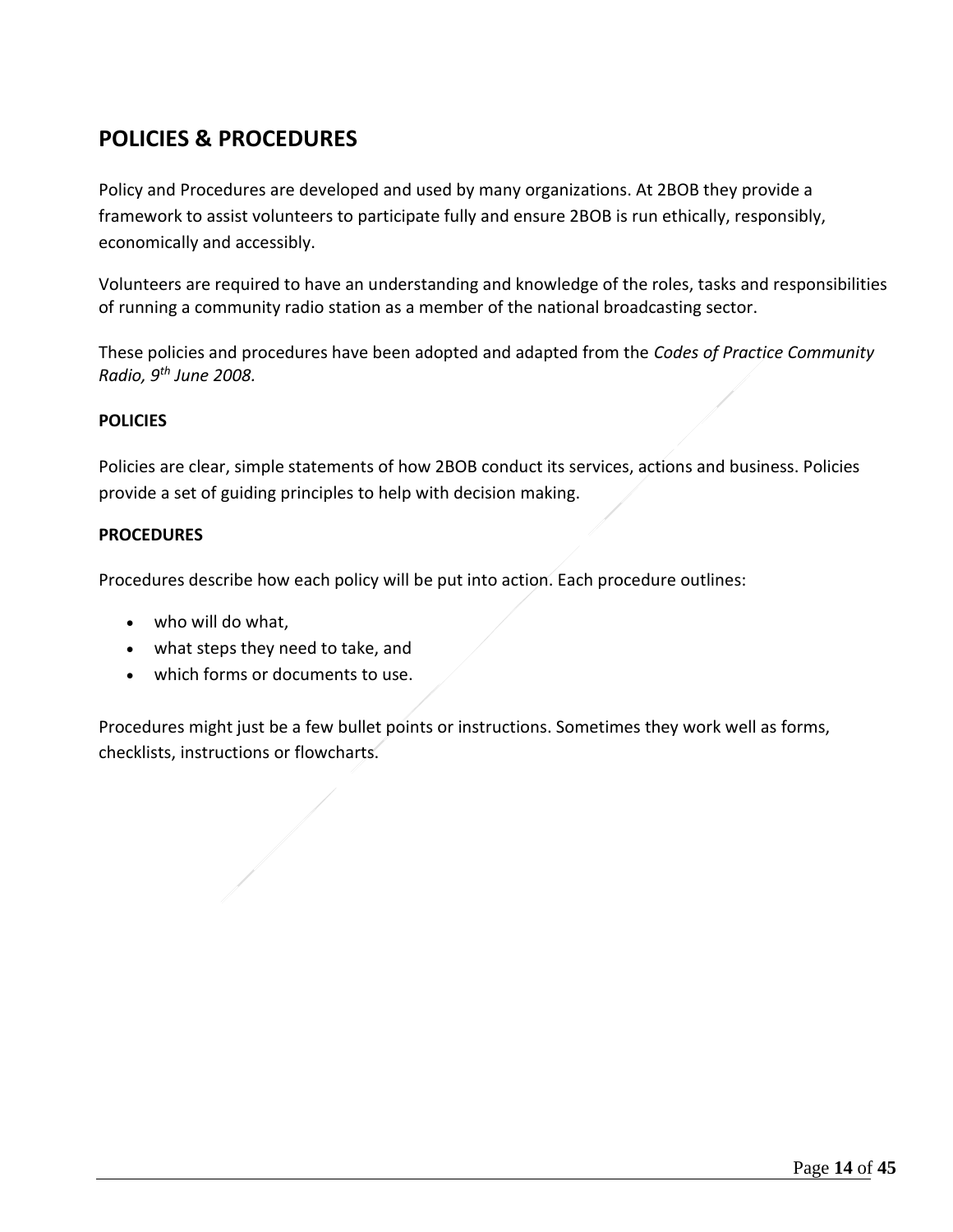#### <span id="page-14-0"></span>**INDUCTION POLICY**

All volunteers will be required to complete a formal Induction Session before commencing regular volunteer activities at the Station. An Induction Form is available for this purpose to ensure that all new volunteers are introduced to the 2BOB Radio premises and understand the basic elements and procedures at the Station. The Induction will include:

- Phone greeting.
- Communications Book.
- Dress attire.
- Kitchen.
- Amenities.
- Contact Cards.
- First Aid Kit.
- Fire Exits and Emergency Assembly location.
- Location of emergency contact numbers.
- Incident Report Form.
- 2BOB governance structure and committees.
- Studios, Music Library and production area.
- Sign In / Sign Out book.

Once completed, the Induction Form it is to be signed by both the Inductee and Inductor. The original signed form is to be retained on file at 2BOB Radio and a copy provided to the inductee.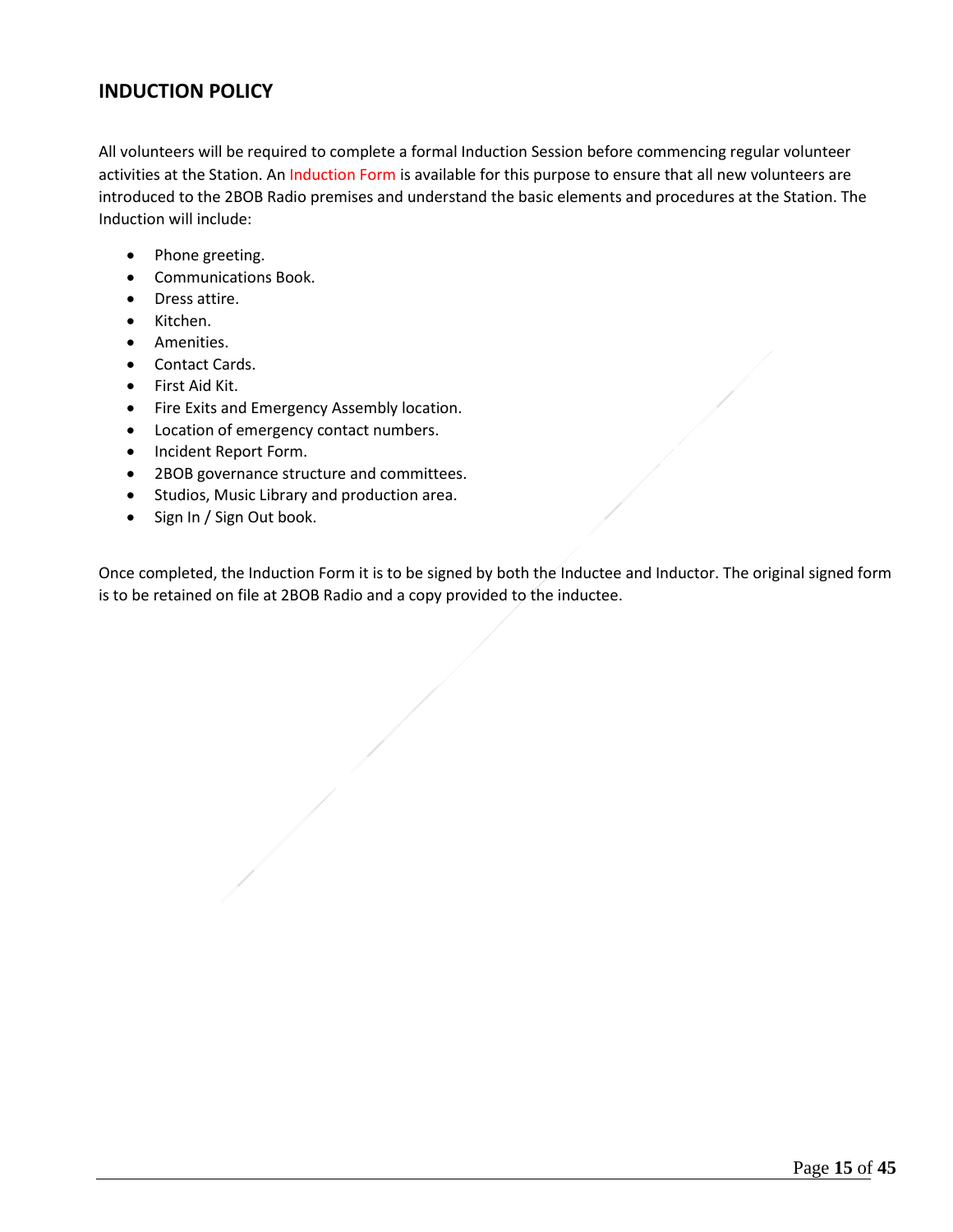## <span id="page-15-0"></span>**ENVIRONMENTAL SUSTAINABILITY POLICY**

The 2 BOB Radio Environmental Sustainability Policy reflects and reinforces our commitment to environmental sustainability.

2 BOB Radio's Environmental Sustainability Policy demonstrates our understanding that our actions and operations should reflect our own practice, as a participant in a community of practice, and as a participant in the Australian social discourse around the impact of climate change.

#### **POLICY**

This policy acknowledges that the earth's environment is under stress from human activity and that changes in climate conditions impact on the sector's ability to realise its vision. 2 BOB Radio is committed to improving our environmental performance and demonstrating good environmental practices across all our operations and activities including through investments and funded projects.

#### **PRACTICES**

2 BOB Radio commits itself to good environmental practices and minimising negative impacts on our environment through:

- Applying an environmental lens across all aspects of 2 BOB Radio's operations and activities
- Providing a safe and healthy workplace
- Creating an environmentally sustainable-aware culture, where responsibility is assigned and understood;
- Being an environmentally responsible neighbour in our community
- Conserving natural resources by 'reducing, re-using and recycling
- Using, in our own operations, processes that do not adversely affect the environment
- Ensuring the responsible use of energy throughout the organisation
- Participating in efforts to improve environmental protection and understanding
- Using our own professional expertise, where possible, to assist in the development of solutions to environmental problems
- Striving to improve our environmental performance continually
- Conducting rigorous audits, evaluations, and self-assessments of the implementation of this policy
- Working with suppliers who promote sound environmental practices
- Enhancing awareness among our employees, volunteers, and stakeholders educating and motivating them to act in an environmentally responsible manner.

#### **PROCEDURES**

1. 2 BOB Radio will develop clear guidelines for staff, volunteers and users to adopt sound environmental work practices, and adequate training will be provided to ensure these practices are carried out.

a) 2 BOB Radio will actively encourage a 'green' culture amongst staff and volunteers by positively reinforcing environmental practices.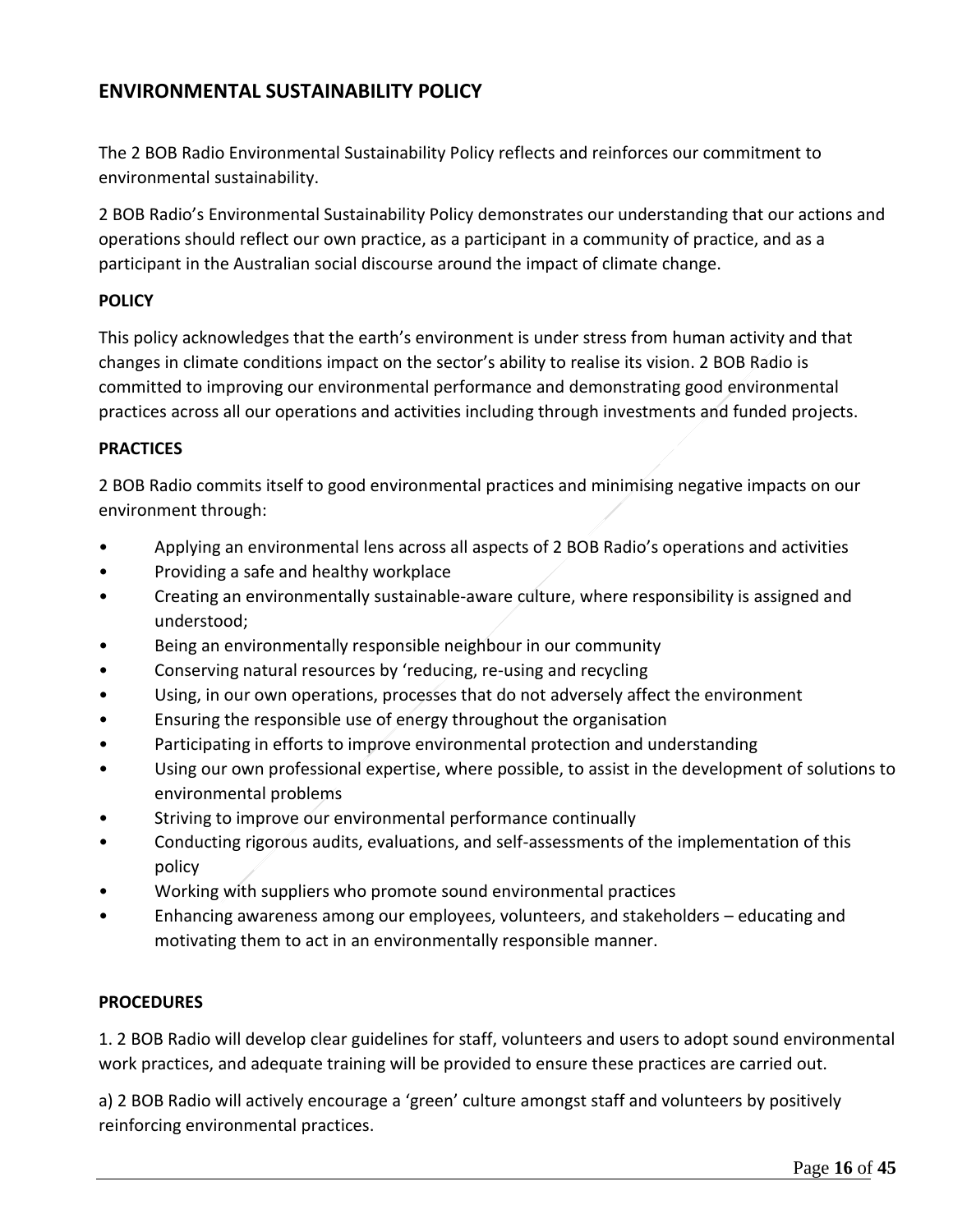2. 2 BOB Radio will act promptly and responsibly to correct incidents or conditions that endanger health, safety, or the environment. It will promptly report any such incidents to the relevant authorities, and inform affected parties as appropriate.

3. 2 BOB Radio will, where feasible, reuse and recycle materials, purchase recycled materials, and use recyclable packaging and other materials. We will:

a) Aim for all paper stock to be 100% recycled. Where 100% recycled paper is not available or appropriate, we will ensure that paper is not sourced from old-growth forests or from companies using unsustainable forestry practices

b) Make use of recycling programs for old computer hardware, used toner cartridges and obsolete equipment/furniture.

4. 2 BOB Radio will ensure that its services and products are safe, efficient in their use of energy, protective of the environment, and able to be reused, recycled or disposed of safely. We will:

a) Consider the 'carbon miles' that materials, food and products have travelled to reach us, buying local wherever possible

b) Buy products (e.g. tea, coffee, chocolate) that have been produced using environmentally sustainable and fair trade practices.

5. 2 BOB Radio will in its operations minimise materials, water and energy use, prevent air, water, and other pollution, and dispose of waste safely and responsibly. We will:

a) Use natural light wherever possible

b) Turn lights and equipment off when not in use

c) Purchase energy efficient office equipment

d) Establish and encourage the use of paperless systems where practical

e) Set printing preferences to double-sided by default

f) Where practicable read electronic documents on screen rather than printing them

g) Consider the environmental impact of travelling to face-to-face meetings and aim to meet via online means where appropriate (e.g. video- or teleconference)

h) Consider the environmental impact of hard-copy post, using electronic forms of communication where appropriate (e.g. mail-outs, newsletters, annual reports).

6. 2 BOB Radio will in its operations conserve energy by improving energy efficiency and giving preference to renewable over non-renewable energy sources when feasible.

7. 2 BOB Radio will, where appropriate, encourage the adoption of environmentally sustainable practices by its landlord / building managers, clients and grantees.

8. 2 BOB Radio will, where appropriate, utilise its particular knowledge and experience to contribute to environmentally sustainable techniques, technology, knowledge and methods.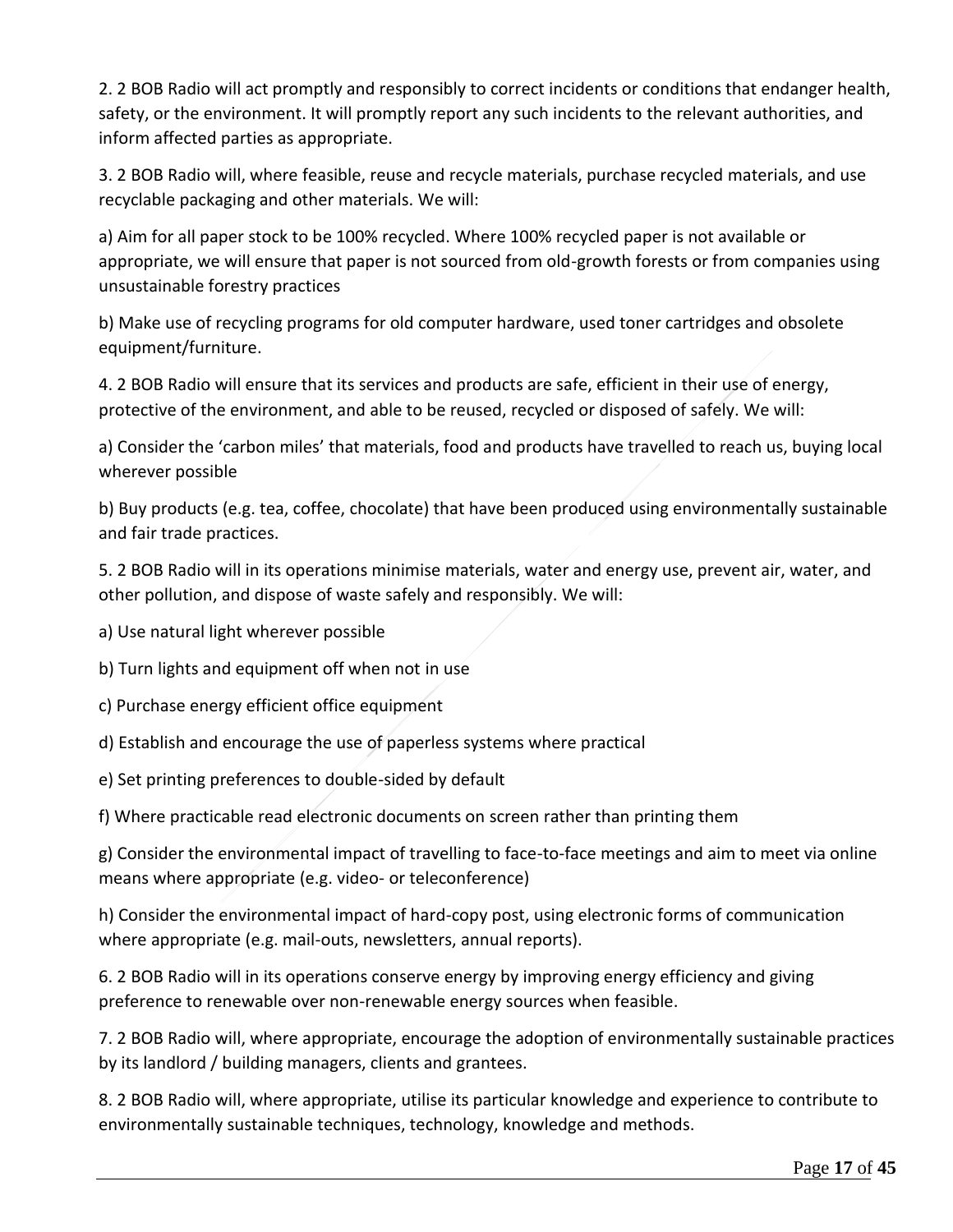9. 2 BOB Radio will maintain an open and honest dialogue with staff, volunteers, stakeholders, and the public about the environmental, health and safety performance of its operations and services.

10. 2 BOB Radio will ensure that every employee, volunteer and contractor is informed of and expected to follow this policy and to report any environmental, health, or safety concern to management so that prompt action may be taken.

11. 2 BOB Radio will include in its criteria for selection of suppliers and contractors their environmental performance.

12. 2 BOB Radio will not invest in companies whose business operations conflict with, or detract from, the environmental objectives of this policy.

#### <span id="page-17-0"></span>**VISITOR MANAGEMENT**

To provide guidelines for volunteers to manage visitors and their requests for assistance.

#### **POLICY**

2BOB's central location accommodates the community in many ways and at times individuals come to 2BOB to ask for assistance. This may include calling an ambulance, police or parents or taxis for example.

Volunteers can support these requests in an appropriate and friendly manner. It is OK to make local phone calls to assist people.

Volunteers are not to put themselves, other volunteers or visitors at risk by attending to requests from the public.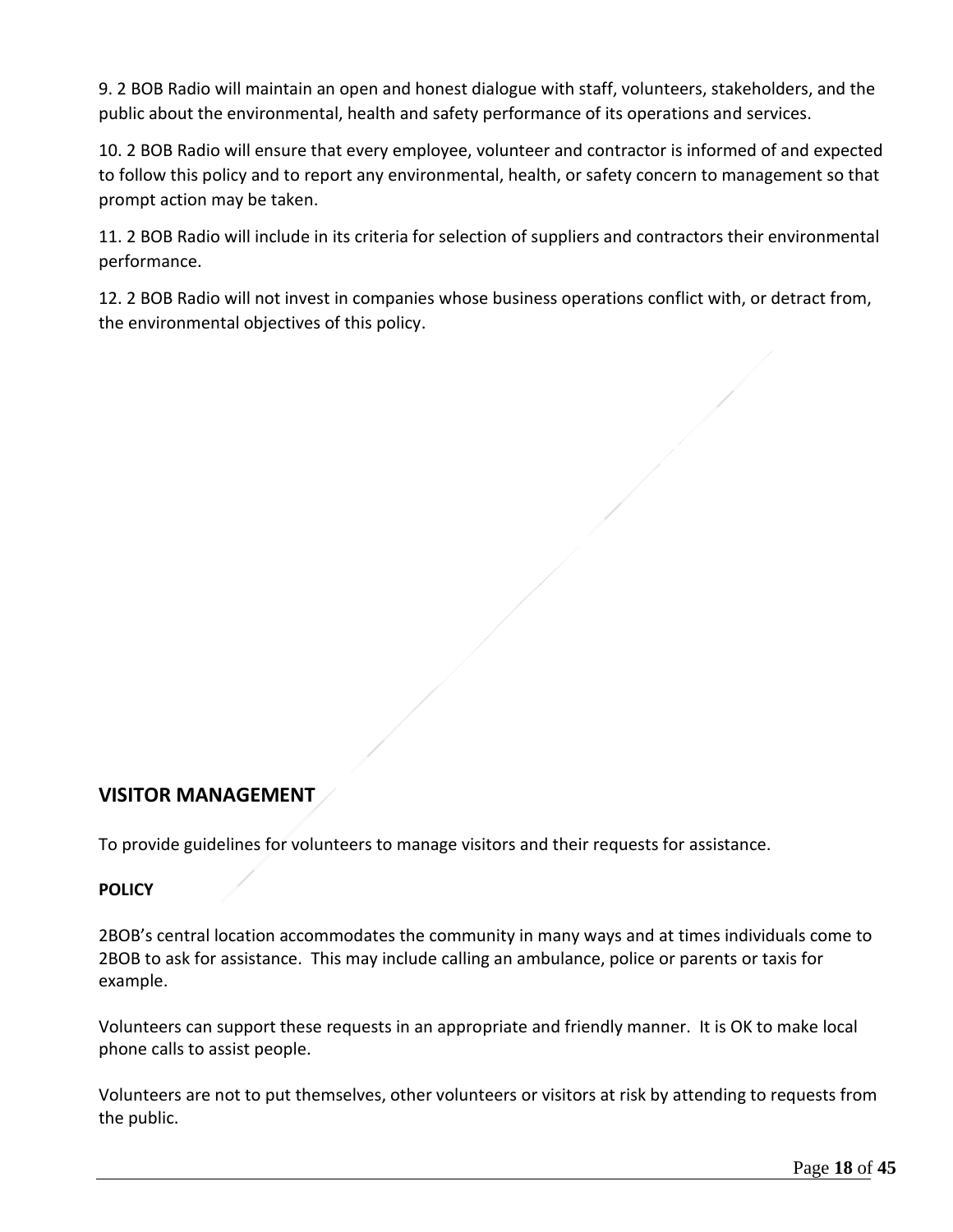#### **INTERNET ACCESS AND USE OF SOCIAL MEDIA POLICY**

#### **Policy**

You must not use the Station's computer resources or mobile or other devices to search for, access, download or communicate any material of an offensive, obscene, pornographic, threatening, abusive or defamatory nature, or that could otherwise lead to criminal penalty or civil liability and/or damage the Station's reputation.

You must not use, encourage or permit the use of social media to post or share comments, photos, videos, electronic recordings or other information that:

a) is offensive, humiliating, threatening or intimidating to other council officials or those that deal with the council

b) contains content about the council that is misleading or deceptive

c) divulges confidential council information

d) breaches the privacy of other council officials or those that deal with council

e) contains allegations of suspected breaches of this code or information about the consideration of a matter under the Procedures, or

f) could be perceived to be an official comment on behalf of the council where you have not been authorised by delegation to make such comment.

## <span id="page-18-0"></span>**DISABILITY ACCESS AND INCLUSION POLICY**

#### **POLICY**

The Australian community radio sector is dedicated to: "Access and equity, especially for people and issues not adequately represented in other media" (CBAA Codes of Practice 2008, Guiding Principles). This includes people with disabilities.

Participation in, and proper representation of, people with disabilities in the media has clear social benefits but these benefits cannot be realised without social change. The need for change is recognised at international and national levels. For example, the United Nations Convention of the Rights of Persons with a Disability (2006) and the *Disability Discrimination Act* (1992) outline the obligations of governments, institutions and individuals to recognise the civil rights of people with disabilities.

Community broadcasters provide open access to resources for self-representation and social inclusion. Through their policies, processes and actions community broadcasters enable diversity in social participation. They can signal to their communities their commitment to helping people with disabilities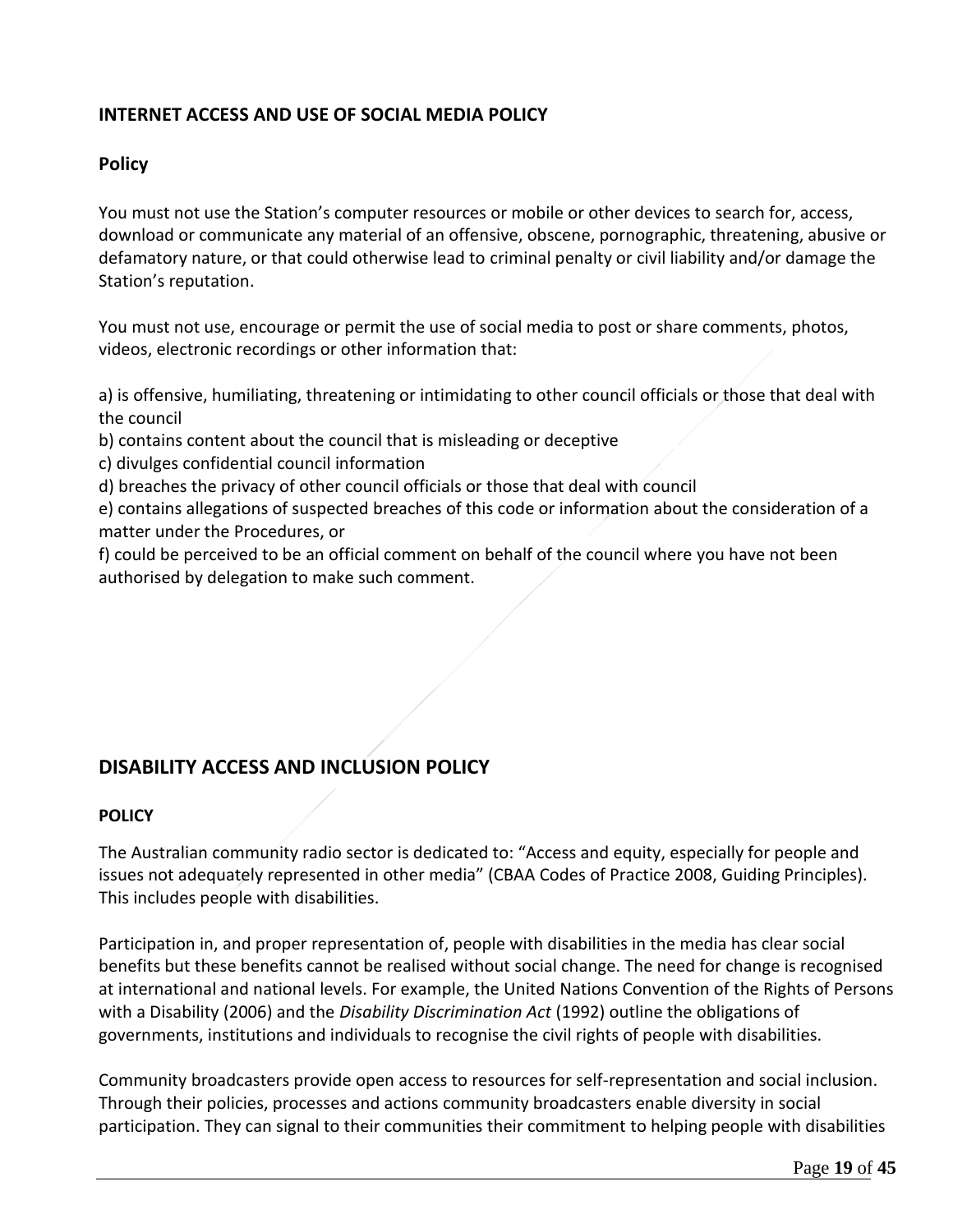to be meaningfully included in all aspects of their operations. This policy aims to articulate the key features of meaningful participation for people with disabilities in the community broadcasting sector and should complement any existing diversity, employment, volunteering, representation or other station policies.

This policy is a statement of the intention of the station to make an effort to consider the particular needs of people with disabilities in planning and operations to the best of our abilities. Relevant framing documents and resources are listed at the end of this policy.

This policy covers access to our buildings and other facilities for all volunteers.

#### **PROCEDURE**

1) Our station will make an effort to be accessible to all volunteers. We will consider the particular needs for accessibility to the building and facilities for people with disabilities wanting to participate (eg. Accessible signage, toilets , that accommodate wheelchairs, document accessibility for screen readers, documents offered in preferred format).

2) Our station will regularly audit the accessibility of buildings and make changes where possible (in addition to WHS requirements). Accessibility will include the physical structure of the station, but also: literature produced by the station in paper or electronic form, newsletters, forms, training materials and other resources etc (eg. is a document accessible to screen readers for the vision-impaired, or written in plain English for those with learning impairments?).

3) Accessibility will also include respectful treatment by staff and volunteers for people with disabilities:

i) In making complaints and resolving disputes;

ii) In providing opportunities to receive suggestions about how our station can better facilitate inclusion of a person or group;

iii) And nominate an assistant volunteer, station advocate, mentor or other helper to help facilitate inclusion of people with disabilities in these processes if necessary.

4) people with disabilities will have the same right to participate in station decision-making processes by participating as volunteers, subscribers, staff, or members of the board of management; and

5) Our station will take offer professional development opportunities to educate staff and volunteers about these obligations;

6) Our station will implement an Accessibility Action Plan to make concrete our commitment to the principles in this policy;

7) Our station will endeavour to make people with disabilities and all volunteers feel welcome, wanted, accepted, respected and supported.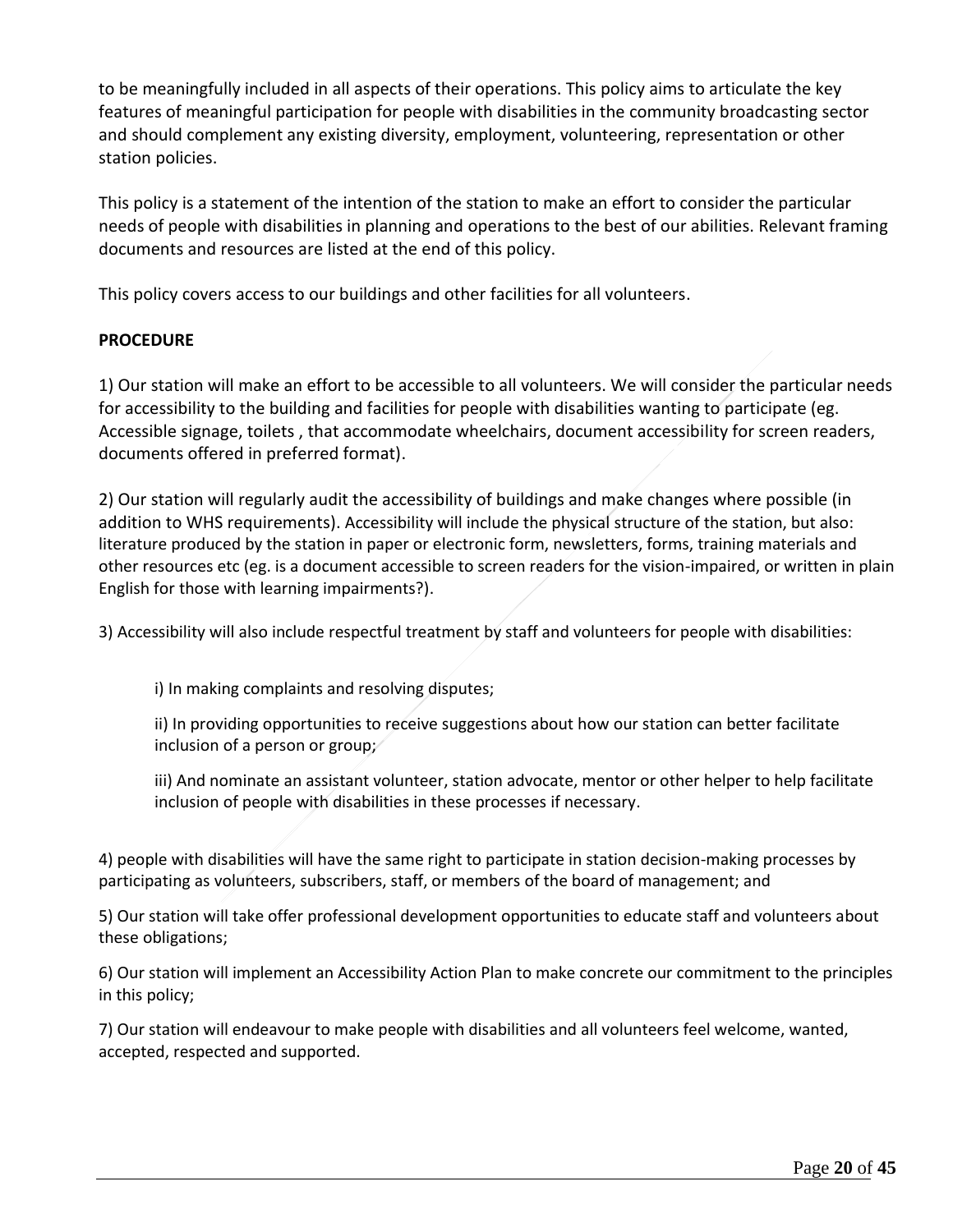#### <span id="page-20-0"></span>**DIVERSITY POLICY**

#### **DEFINITION**

Diversity includes ethnicity and cultural background, gender, age, sexual orientation, physical abilities, family status, religious beliefs, perspective and experience. It also refers to diverse ways of thinking and working. The Station's approach to diversity encompasses the cross-section of people and difference that make up our volunteers, paid staff, members and the wider community we serve.

#### **GUIDING PRINCIPLES**

For the Station, diversity underpins our desire to:

- improve long-term performance,
- optimise the human capital available to the Station,
- provide for broader perspectives in relation to decision-making,
- develop the Station's structure to reflect the demographics of the community in which we on operate,
- create a source of competitive advantage and benefit.

The Station is committed to ensuring we have a diverse workforce and an inclusive environment conducive to respect and substantive equality in the appointment of well-qualified employees, volunteers and board candidates so that we can:

- achieve our strategic goals,
- maximise value.
- promote processes within our Station that will deliver long-term economic advantages to the Station.

#### **MEASURABLE OBJECTIVES**

The Station has developed, implemented and will measure key initiatives, objectives and measures to promote diversity in the organisation and support the aims of the Diversity Policy. These will be reviewed on a regular basis.

Our objectives include:

- gender equality in the governance of the organisation
- diversity of experience, thought and skill set on the Board
- gender pay equity
- supportive and flexible work practices
- fostering a culture conducive to respect and substantive equality

#### **ACCOUNTABILITY**

The MMC Board is responsible for developing the Policy, setting the measurable objectives and monitoring progress against them. The Board has responsibility for oversight of these aspects of the Diversity Policy.

The achievement of those measurable objectives for which the Board is responsible are tied to Key Performance Indicators in the evaluation of the Board.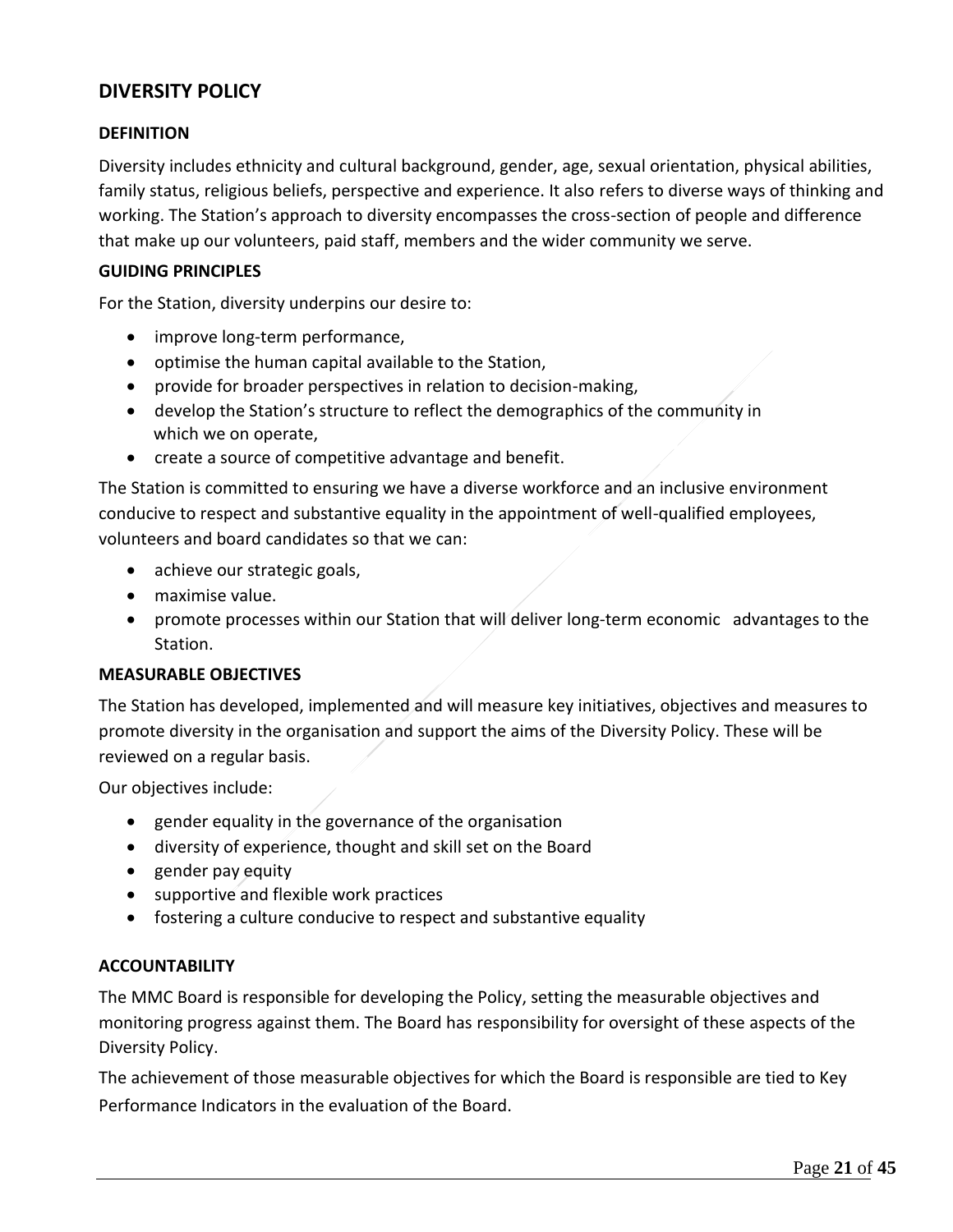The Board is responsible for ensuring that workplace practices are in place to give effect to the Diversity Policy and to meet the measurable objectives developed by the Board.

#### **COMPLIANCE**

The Station will meet all obligations with respect to state and federal legislative and regulatory and reporting requirements in relation to diversity and discrimination.

#### **APPLICATION OF POLICY**

This Policy applies to all paid staff, volunteers and MMC members.

#### **DEFINITION OF GENDER EQUALITY**

The Station, in referring to the use of the phrase 'gender equality', supports the meaning whereby people are able to access and enjoy the same rewards, resources and opportunities regardless of whether they are a woman or a man.

This is supported by the definitions used in the National Workplace Gender Equality Agency and the Federal Workplace Gender Equality Act, 2012.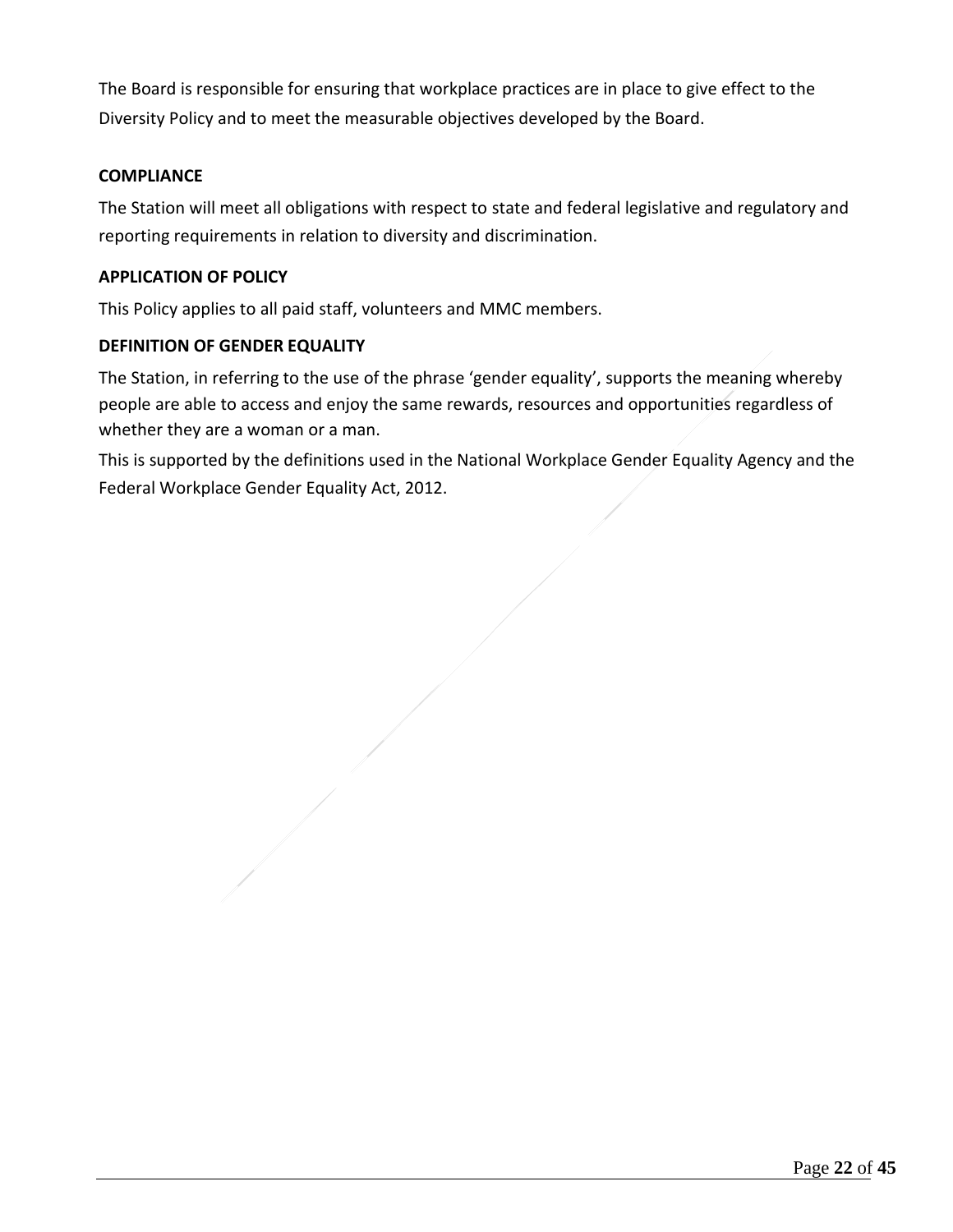#### <span id="page-22-0"></span>**CHILD FRIENDLINESS**

2BOB provides an opportunity for school aged children to develop on air radio skills in a supportive and safe environment. 2BOB volunteers encourage and support young people in building life-long skills.

#### **POLICY**

2BOB is a child safe and child friendly community radio station. It is 2BOB's policy that children participating in the School's Out Program are provided with a safe space to develop skills.

#### **PROCEDURE**

Prior to engaging in child related activities at 2 BOB, volunteers and staff will be required to provide a Working with Children Number.

All Primary School children must be supervised by a responsible adult whilst at 2BOB.

High school students participating in 2BOB activities will be supervised at the discretion of 2BOB staff.

All special needs students must be accompanied to 2BOB by a parent or carer, for the duration of their time at 2BOB.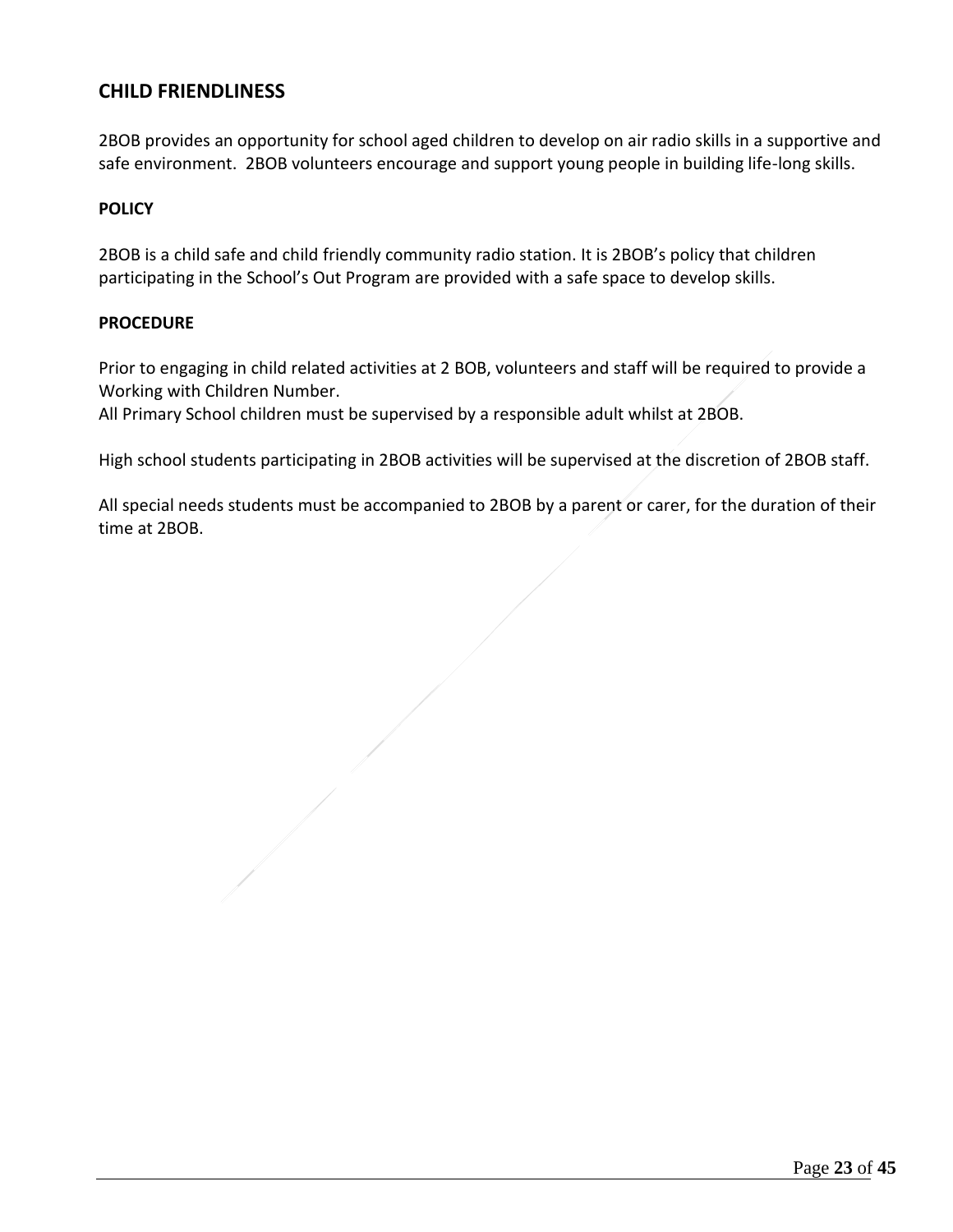#### <span id="page-23-0"></span>**DISCRIMINATION AND HARASSMENT**

2BOB is committed to providing a safe, flexible and respectful environment for all participants in the station free from all forms of discrimination, bullying and sexual harassment. Discrimination, bullying and sexual harassment are unacceptable at 2BOB and are unlawful under the following legislation:

*Sex Discrimination Act 1984 (Cth.). Racial Discrimination Act 1975 (Cth.). Disability Discrimination Act 1992 (Cth.). Age Discrimination Act 2004 (Cth.). Australian Human Rights Commission Act 1986 (Cth.).* 

2bob participants found to have engaged in such conduct might be counselled, warned or DISCIPLINED. Severe or repeated breaches can lead to formal discipline up to and including dismissal from the station and/or cancellation of membership of the Co-operative.

#### **POLICY**

This policy applies to:

Co-operative Members, Co-operative Board members, committee members, volunteers, presenters, station guests and paid staff, including managers, co-ordinators; full-time, part-time or casual, temporary or permanent.

#### **DISCRIMINATION**

Discrimination is treating, or proposing to treat, someone unfavourably because of a personal characteristic protected by the law, such as sex, age, race or disability. Discrimination can occur:

*Directly,* when a person or group is treated less favourably than another person or group in a similar situation because of a personal characteristic protected by law (see list below).

Indirectly, when an unreasonable requirement, condition or practice is imposed that has, or is likely to have, the effect of disadvantaging people with a personal characteristic protected by law (see list below).

Protected personal characteristics under Federal discrimination law include:

- a disability, disease or injury, including work-related injury
- parental status or status as a carer, for example, because they are responsible for caring for children or other family members
- race, colour, descent, national origin, or ethnic background
- age, whether young or old, or because of age in general
- sex
- industrial activity, including being a member of an industrial organisation like a trade union or taking part i[n industrial activity,](http://www.humanrightscommission.vic.gov.au/index.php?option=com_k2&view=item&layout=item&id=730&Itemid=546) or deciding not to join a union
- religion
- [pregnancy and breastfeeding](http://www.humanrightscommission.vic.gov.au/index.php?option=com_k2&view=item&layout=item&id=id=1097&Itemid=468)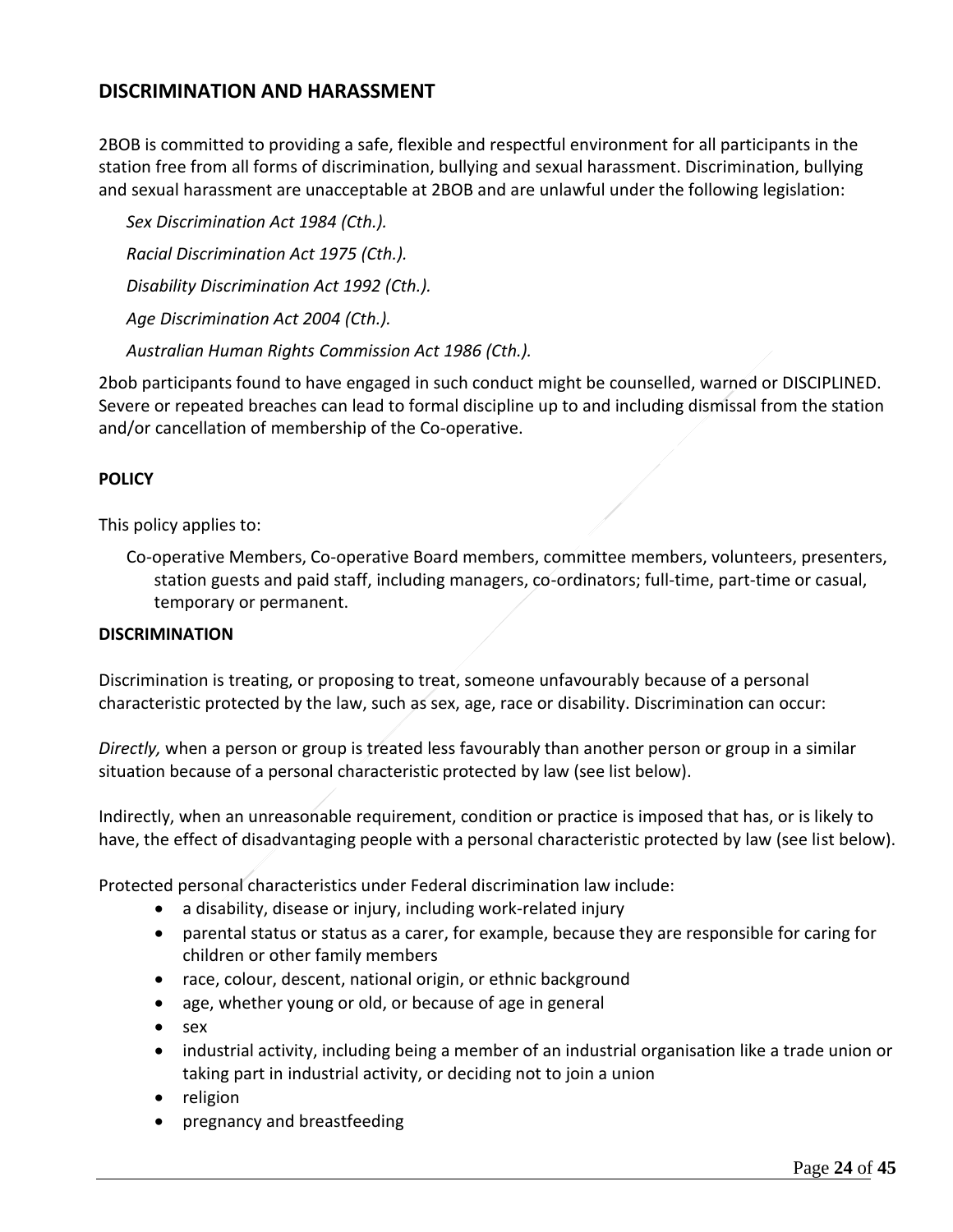- sexual orientation, intersex status or gender identity, including gay, lesbian, bisexual, transsexual, transgender, queer and heterosexual
- marital status, whether married, divorced, unmarried or in a de facto relationship or same sex relationship
- political opinion
- social origin
- medical record
- an association with someone who has, or is assumed to have, one of these characteristics, such as being the parent of a child with a disability.

It is also against the law to treat someone unfavourably because you assume they have a personal characteristic or may have it at some time in the future.

#### **BULLYING**

If someone is being bullied because of a personal characteristic protected by equal opportunity law, it is a form of discrimination.

Bullying can take many forms, including jokes, teasing, nicknames, emails, pictures, text messages, social isolation or ignoring people, or unfair work practices.

Under Federal law, this behaviour does not have to be repeated to be discrimination – it may be a oneoff event.

Bullying is unacceptable in 2BOB and may also be against occupational health and safety laws.

#### **SEXUAL HARASSMENT**

Sexual harassment is a specific and serious form of harassment. It is unwelcome sexual behavior, which could be expected to make a person feel offended, humiliated or intimidated. Sexual harassment can be physical, spoken or written. It can include:

accessing sexually explicit internet sites

behaviour that may also be considered to be an offence under criminal law, such as physical assault, indecent exposure, sexual assault, stalking or obscene communications.

Just because someone does not object to inappropriate behaviour at 2BOB at the time, it does not mean that they are consenting to the behaviour.

Sexual harassment is covered when it happens at 2BOB, at related events, between people sharing the 2BOB workplace, or between colleagues outside of work.

All staff and volunteers have the same rights and responsibilities in relation to sexual harassment. A single incident is enough to constitute sexual harassment – it doesn't have to be repeated.

All incidents of sexual harassment – no matter how large or small or who is involved – require 2BOB to respond quickly and appropriately.

2BOB recognises that comments and behaviour that do not offend one person can offend another. This policy requires all staff and volunteers to respect other people's limits.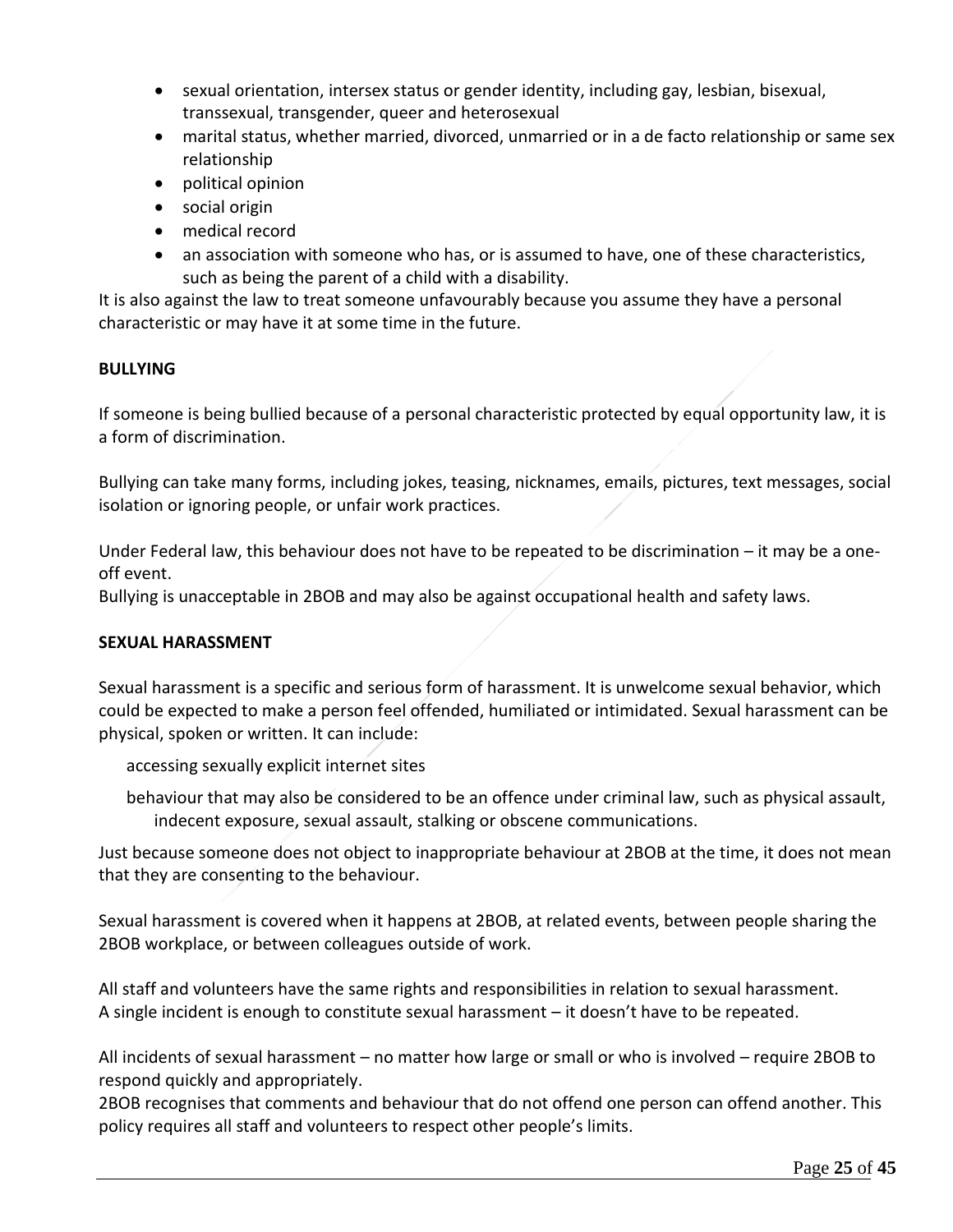#### **VICTIMISATION**

Victimisation is subjecting or threatening to subject someone to a detriment because they have asserted their rights under equal opportunity law, made a complaint, helped someone else make a complaint, or refused to do something because it would be discrimination, sexual harassment or victimisation. Victimisation is against the law.

It is also victimisation to threaten someone (such as a witness) who may be involved in investigating an equal opportunity concern or complaint.

Victimisation is a very serious breach of this policy and is likely (depending on the severity and circumstances) to result in formal discipline against the perpetrator.

#### **GOSSIP**

It is unacceptable for staff at 2BOB to talk with other staff members, clients or suppliers about any complaint of discrimination or harassment.

Breaching the confidentiality of a formal complaint investigation or inappropriately disclosing personal information obtained in a professional role (for example, as a manager) is a serious breach of this policy and may lead to formal discipline.

#### **MERIT AT 2BOB**

All volunteer appointment decisions at 2BOB will be based on merit – the skills and abilities of the volunteer as measured against the inherent requirements of the position – regardless of personal characteristics.

It is unacceptable and may be against the law to ask volunteers questions, or to in any other way seek information, about their personal characteristics, unless this can be shown to be directly relevant to a genuine requirement of the position.

#### **RESOLVING DISCRIMINATION OR SEXUAL HARASSMENT AT 2BOB**

2BOB strongly encourages any person who believes they have been discriminated against, bullied, sexually harassed or victimised to take appropriate action by completing a Workplace Conflict Form and providing this to the Volunteer Coordinator or the Secretary of the Board.

Staff who do not feel safe or confident to take such action may seek assistance from the Volunteer Coordinator for advice and support or action their behalf.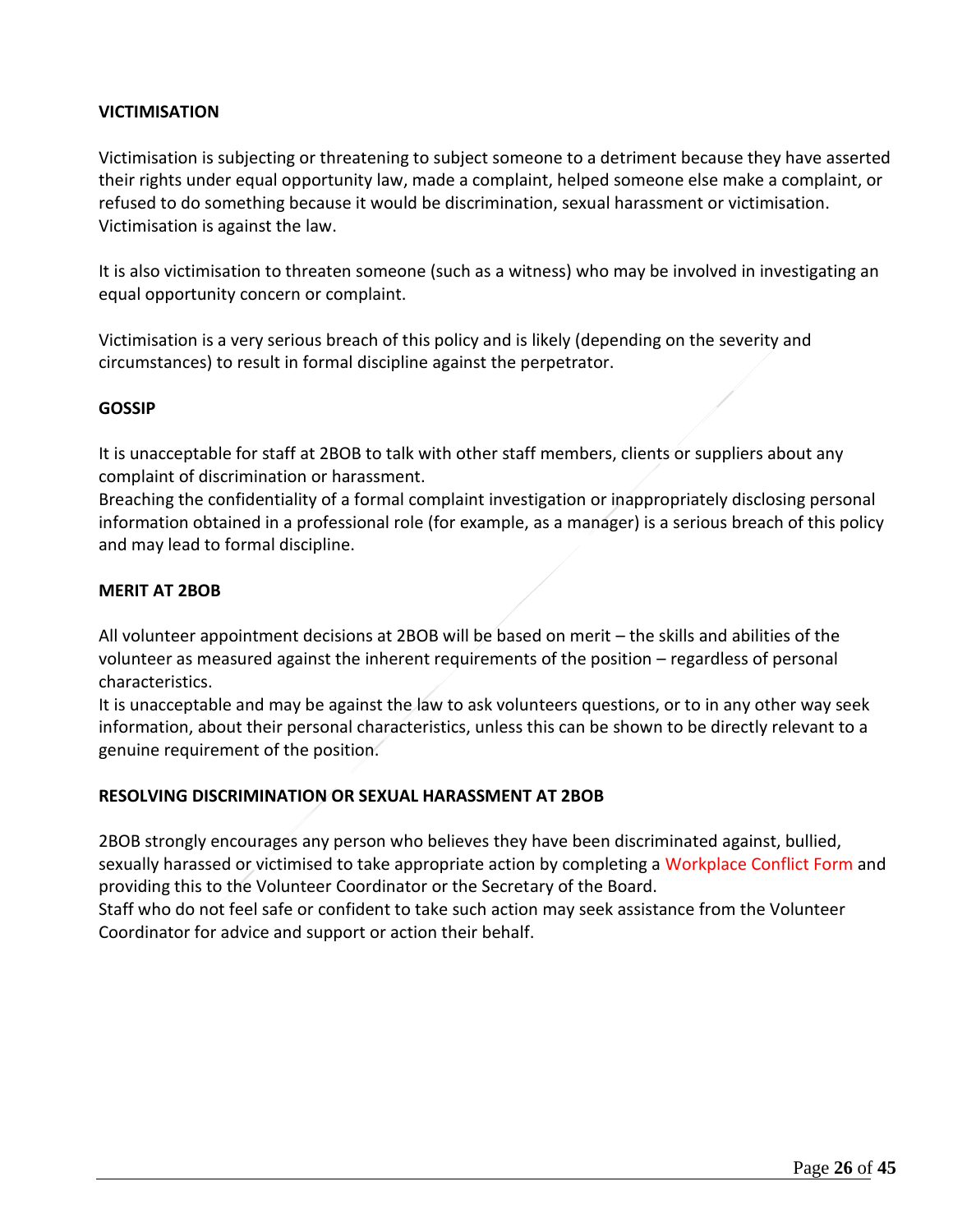## <span id="page-26-0"></span>**PROGRAMMING**

Programming is the responsibility of the Programming Committee. The Programming Committee is a Delegated Committee that meets fortnightly and reports to the Board. The majority of the voting members of the Committee must be members of Co-operative. The Programming Committee makes decisions about what programs go to air, the program schedule and all issues related to programming. The Committee also has an input into station needs, technical issues and volunteer management in the context of what goes to air. The meetings are open to all 2BOB volunteers as observers, however participation will be at the discretion of the Committee.

#### **OUR AIM**

• To continue to provide an alternative means of engaging, informing, entertaining and educating the community through music and information provided on air and online and to embrace the principle of community broadcasting; independence, diversity and accessibility.

#### **OUR PURPOSE**

- To encourage community involvement in providing cultural diversity in music, opinion and information
- To strive to meet the needs of the community not met by mainstream media
- To provide an opportunity for the independent, non-mainstream and local musicians to have their music broadcast

#### **POLICY**

- To continue to be community operated, non-discriminatory, culturally and socially inclusive, expressing diverse opinions
- A voice for the people by providing a platform for debate and musical diversity
- The dissemination of alternative news and information
- An opportunity for people to become broadcasters and to be accessible to and supportive of other community organizations

Programs are divided into three categories:

*Station Time* **–** these are generally station initiated/run programs, i.e. Breakfast, AM Music, Midday Magazine, Drive, School's Out and Full Quid

*Member Access* – These are generally music programs, initiated by our volunteer presenters or 'members'. Sometimes the Programming Committee initiates these and presenters are then recruited. There have been occasions when Programming takes over these 'desirable' programs when initiating presenter leaves

*Community Access* – These programs provide access to the airwaves for a variety of community/minority groups. Our Ethnic Programs, schools based programming, disability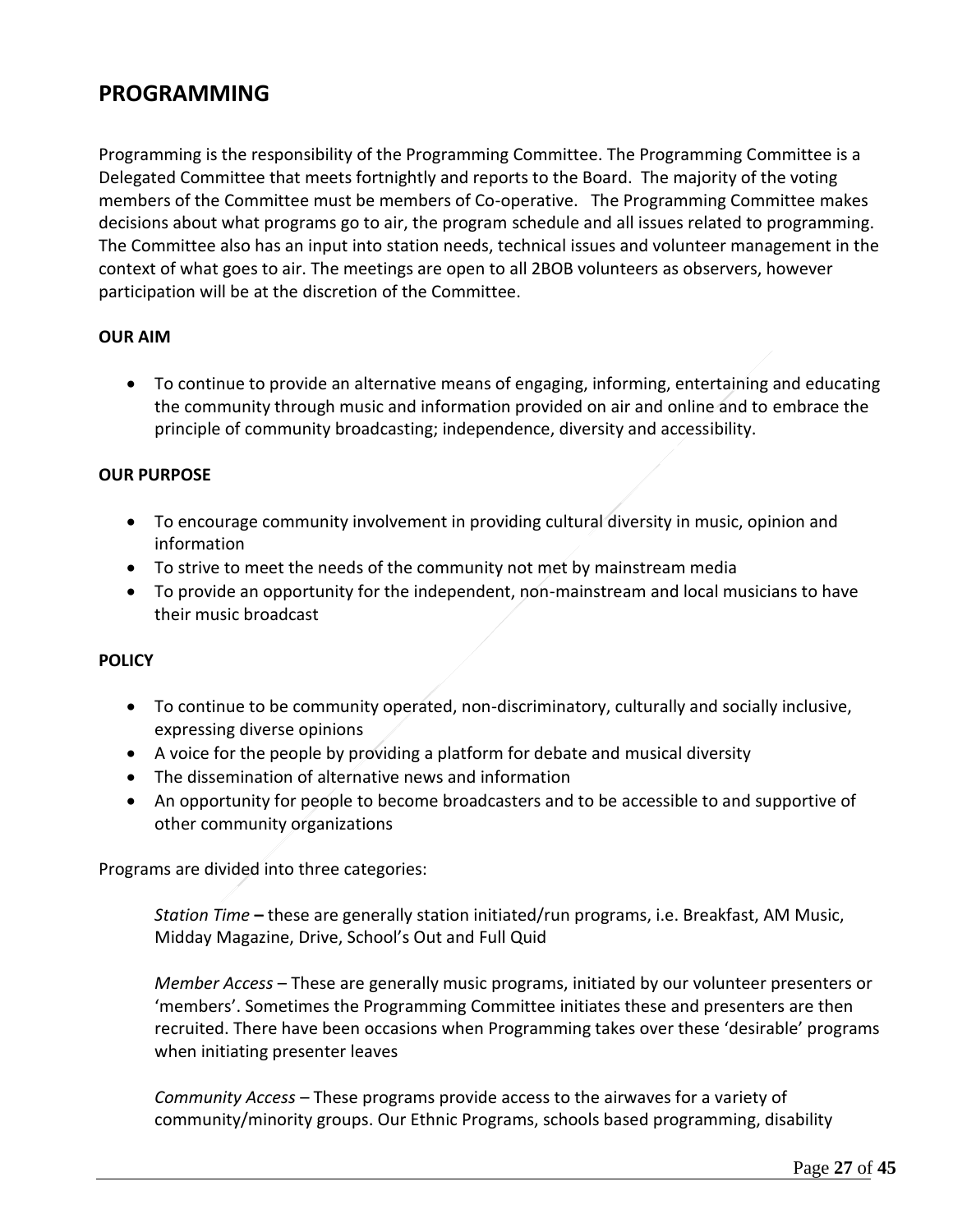support services programming and content which is developed in conjunction with community groups such as the men's shed, Lions Club, Rotary or PROBUS for example.

#### <span id="page-27-0"></span>**NEW PROGRAMS**

If someone has an idea or a suggestion for a new program, they are encouraged to discuss it with the Programming Committee and then submit a Program Proposal Form with details of format, potential audience, preferred timeslot, and a program demo recording for assessment by the Programming Committee whom will decide whether the program is ready to be incorporated into the program schedule or needs further development. The criteria for approval include;

- Is it the sort of program that suits our programming?
- Does it fill a programming void, an empty timeslot or a community need?
- Is it innovative?
- Is the presenter competent and reliable?

Once the approval is received and scheduling finalized, the presenter(s) will sign a Program Undertaking Form.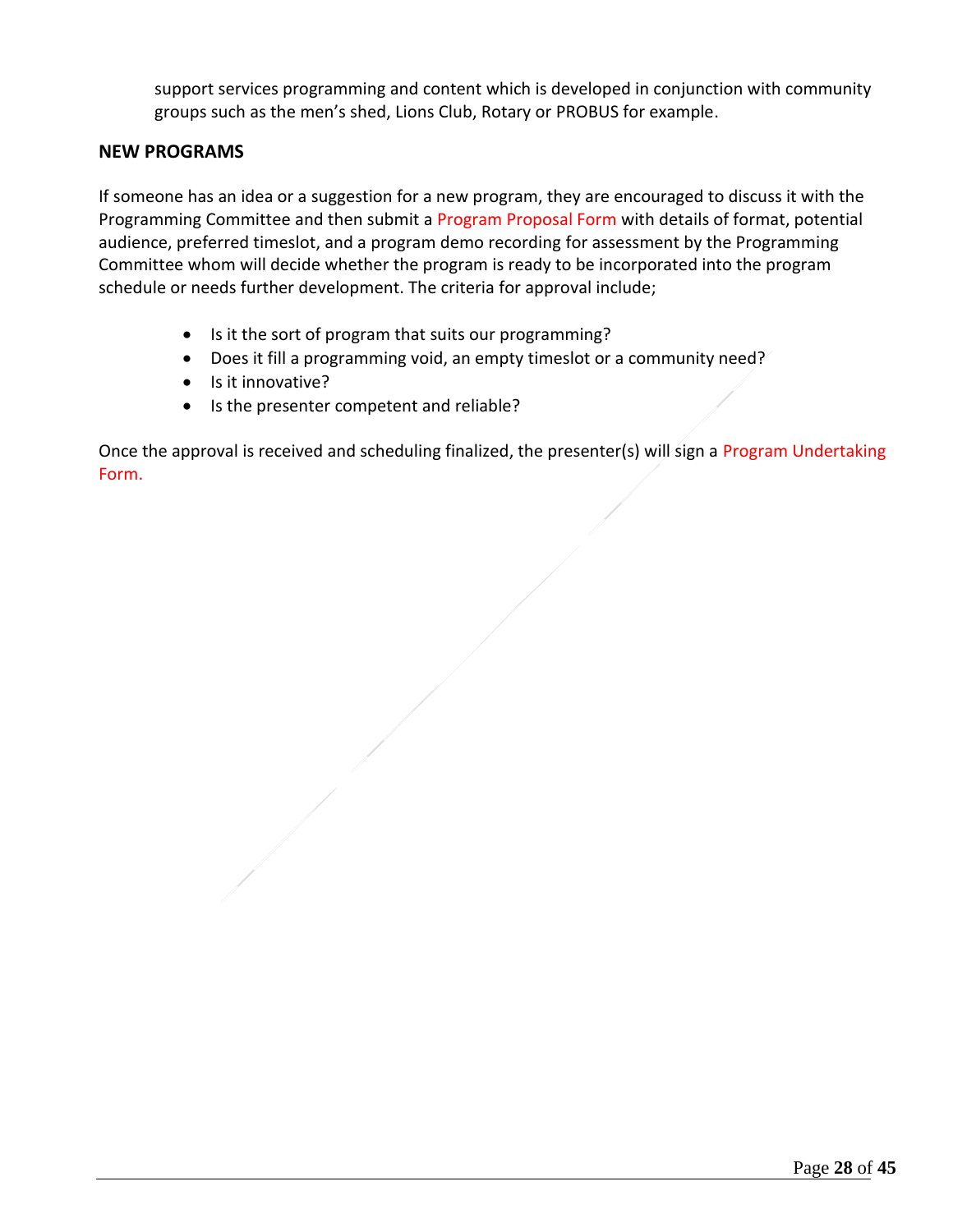### <span id="page-28-0"></span>**MUSIC**

#### **PURPOSE**

The purpose of this policy is to manage and guide the process of selecting music to air and programming with a view to upholding the essence of community radio.

The policy ensures that 2BOB continues to play a diverse range of music throughout all of its programming, supports local musicians and complies with the 40% Australian music requirement of the community radio Codes of Practice.

Community broadcasters are renowned for supporting new, local, independent and particularly Australian music. Many musicians have had their first airplay and interviews on community stations. Furthermore, community broadcasters are in a unique position to play and engage with a broad range of musical styles. This support of the music industry and the diverse music played is one of the key reasons people listen to community radio. The *2016 McNair Audience Research Survey* shows that the two key reasons why people listen to community radio are:

- they play Australian music/ support local artists, and
- they broadcast specialist music and information programs.

#### **POLICY**

Broadcasters are encouraged to provide a wide range of musical styles while taking into account 2BOB's aims and objectives and the individual program's aims and objectives.

All programs will endeavour to ensure that of the total music played throughout a program, at least 40% is Australian unless the program's aim is to focus on music or culture other than that of Australia. Prior approval must be obtained from the Programming Committee for a program to qualify for this exemption.

#### **PROCEDURES**

To achieve our aim of providing an alternative and independent broadcasting service and to foster the principles of community broadcasting we use the National Radio News service, source programs from the Community Radio Network to supplement our own programs, and broadcast the BBC World Service as our overnight service.

All Australian recordings which are property of 2BOB will be visibly labelled as Australian.

An audit of Australian music content will be conducted on a regular basis.

All presenters are required to complete a Run Sheet for each program.

Presenters are encouraged to work within the 2BOB Sponsorship Policies when promoting events where local musicians are featured.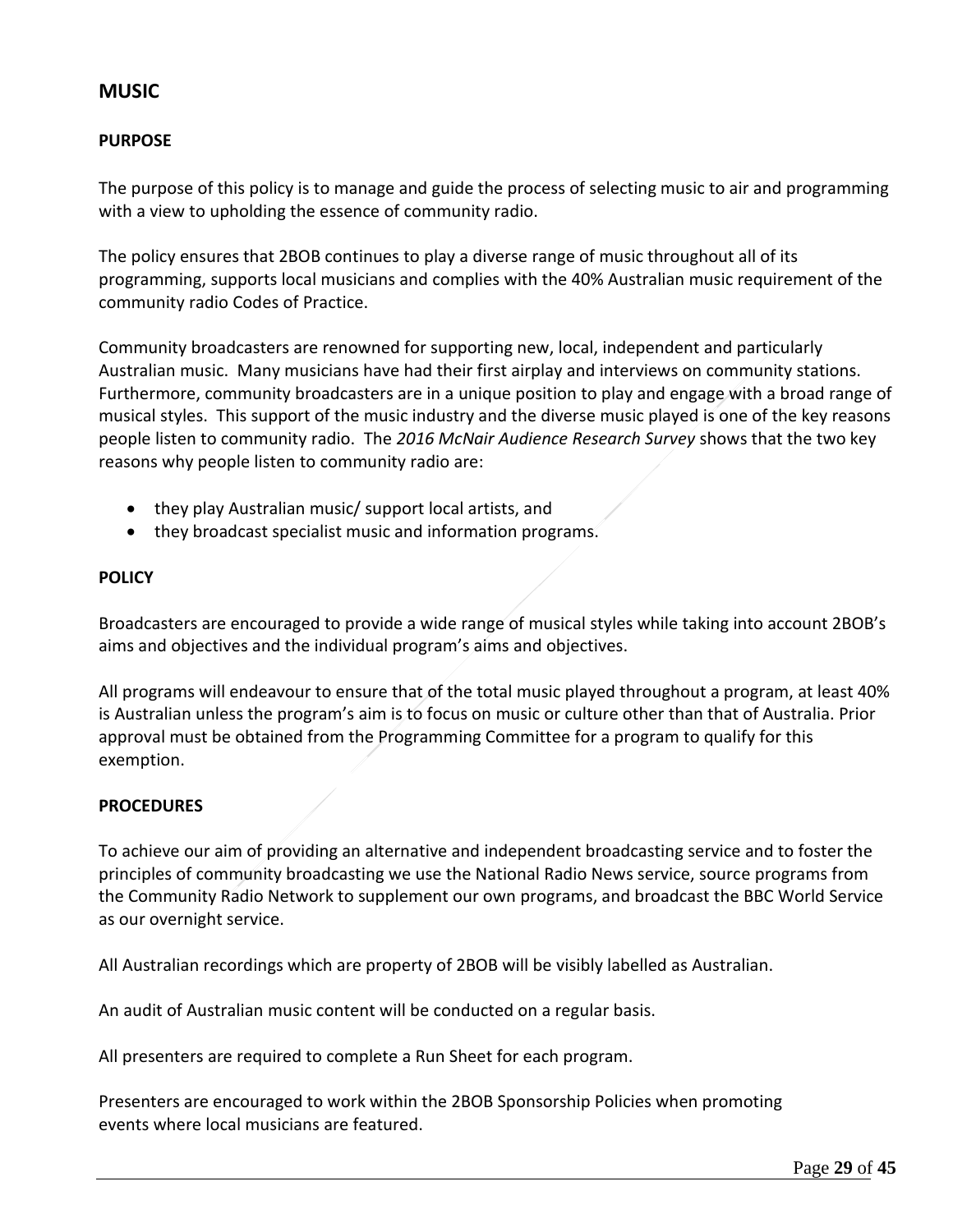Presenters must not make representations to record companies or other music suppliers on behalf of 2BOB unless prior consent has been given by the Programming Committee.

2BOB presenters will not accept any form of payment in cash or in kind in return for providing airplay or promotion of music, except under the 2BOB Sponsorship Policy.

If you obtain music on the pretext of playing such music on 2BOB then you are to provide a copy of that music to 2BOB 's library if requested to do so by the Programming Committee.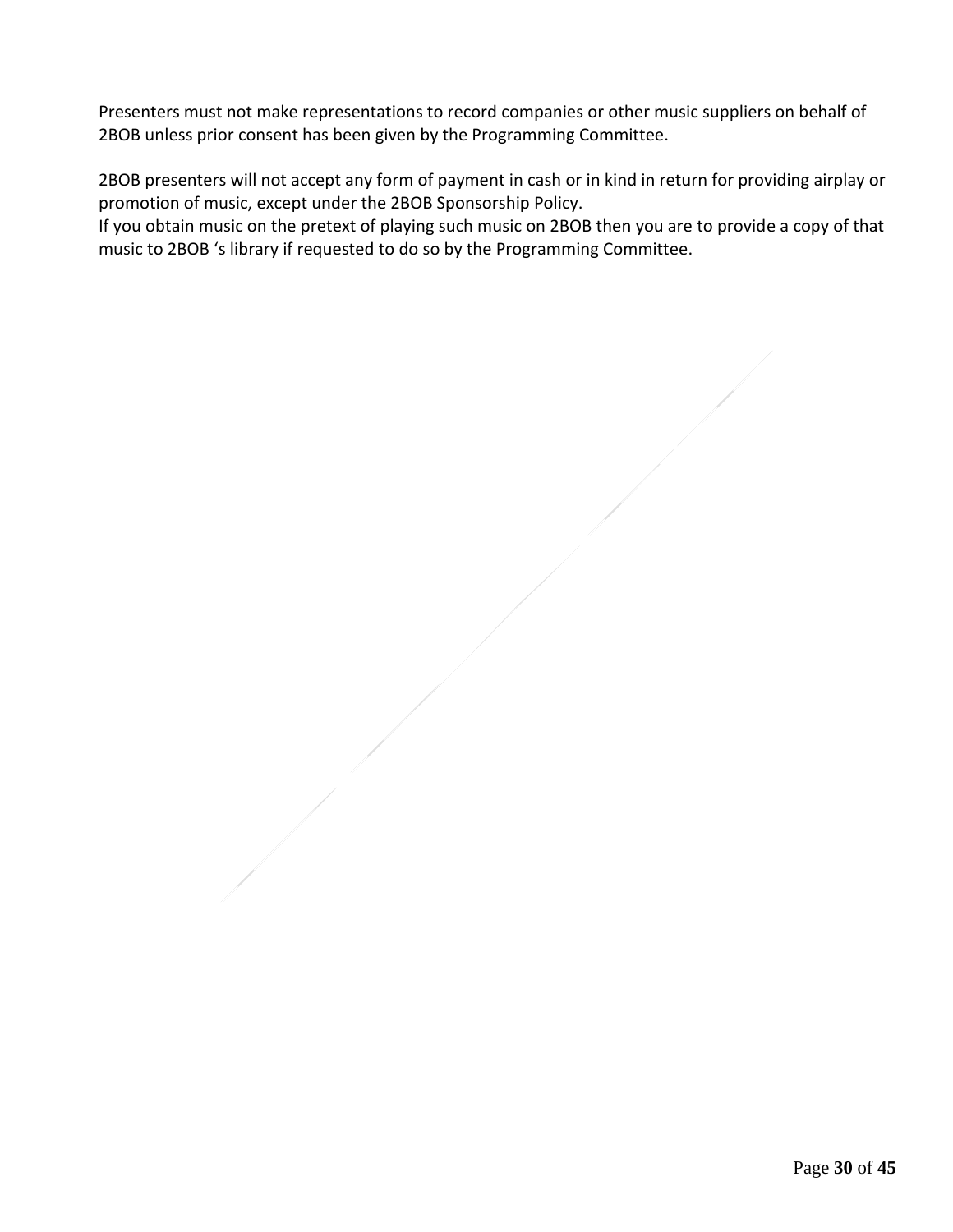#### <span id="page-30-0"></span>**FUNDRAISING**

#### **PURPOSE**

The purpose of the fundraising policies and procedures is to guide and inform volunteers of the correct procedures and relevant information required to carry out related tasks. Fundraising is specifically directed to any Station activity which involves raising funds for 2BOB.Typically, these are:

- Sponsorship.
- General or special events.
- Radiothon.
- Raffles.
- Shopping Centre Stalls.
- Outside broadcasts.

#### <span id="page-30-1"></span>**SPONSORSHIP**

The purpose of this policy is to ensure compliance with the *Broadcasting Services Act 1992* (BSA) and the Codes of Practice. Its aim is to give clear direction on 2BOB's ethos with relation to sponsorship.

Under the *BSA* community broadcasters are not permitted to broadcast 'advertising'. 'Sponsorship' however is permitted and this is akin to a limited form of advertising.

#### **SPONSORSHIP SALES**

Businesses may only be approached by Sponsorship sales representatives who have been formally approved by resolution of the Board.

Sponsorship sales representatives must be neatly dressed, and must positively promote the image of 2BOB.

Sponsorship representatives may be paid on a commission basis, or receive fuel costs as determined by resolution of the Board.

Manning Media Co-operative reserves the right to refuse to broadcast any paid sponsorship announcement which conflicts with 2BOB ethos.

#### **SPONSORS**

No sponsor may be accepted whose business does not support the ethics and programming policy of 2BOB.

Sponsorship must not be accepted from companies promoting tobacco or gambling. Pharmaceutical products may not be promoted on air.

Alcohol and drugs abuse will not be encouraged on air.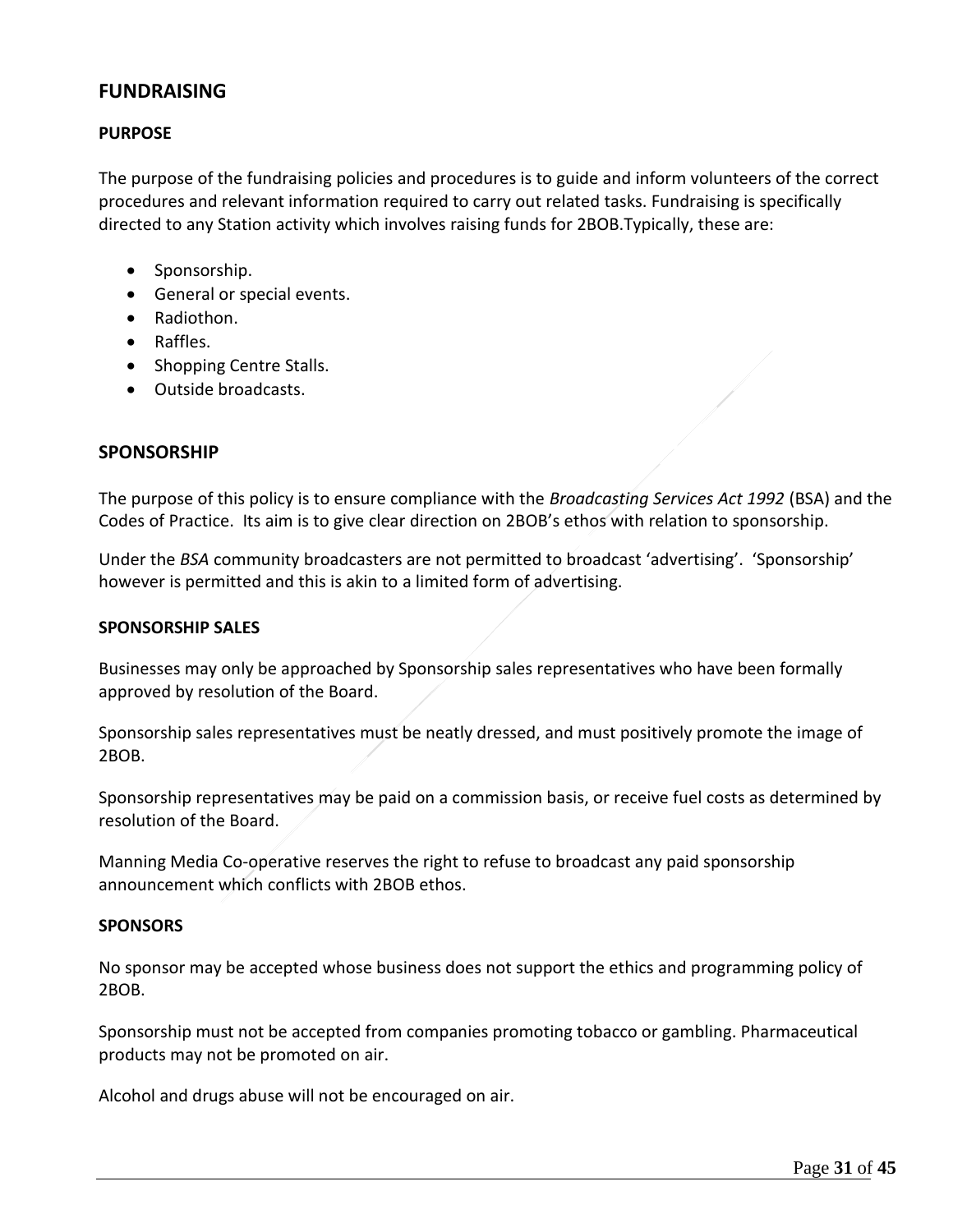Sponsorship does not entitle the sponsor to play a role in determining the nature or content of programs, nor in determining the program structure or policy of 2BOB.

No commercial business or activity may be promoted on air unless they are sponsors of 2BOB and under contract.

#### **SPONSORSHIP RATES**

Sponsorship rates are set by resolution of the Board and may not be varied by sales representatives without approval of the Board.

All sponsorship sold is to be confirmed by use of the current Sponsorship Contract.

Contra deals will require a Sponsorship Contract and are not to be entered into without approval of the Sponsorship Coordinator.

Sponsorship salespersons may not accept gifts or gratuities from sponsors.

#### **SPONSORSHIP ANNOUNCEMENTS**

Sponsorship Announcements must be written, produced and recorded for use on air.

Only pre-recorded sponsorships may be put to air. No Sponsorship Announcements may be read directly to air by presenters.

Each Sponsorship Announcement must have a tag attached acknowledging sponsorship of 2BOB and played to air with the copy.

Sponsorship Announcements may use persuasive language may be used, and prices, bargain sales and special offers may be promoted.

All music used under Sponsorship Announcements must be production music, unless the sponsor owns copyright in the music.

Commercially released music must not be used unless the sponsor provides evidence that all royalties and copyright fees have been paid to the relevant bodies.

#### **ANNOUNCEMENT SCHEDULING**

No more than five minutes of sponsorship announcements may be scheduled in each broadcast hour.

No more than two consecutive sponsorship announcements are to be scheduled at any time, except in unusual circumstances.

Sponsorship announcements are to be played as close as possible to the scheduled time except in circumstances which render this impossible, such as power failure.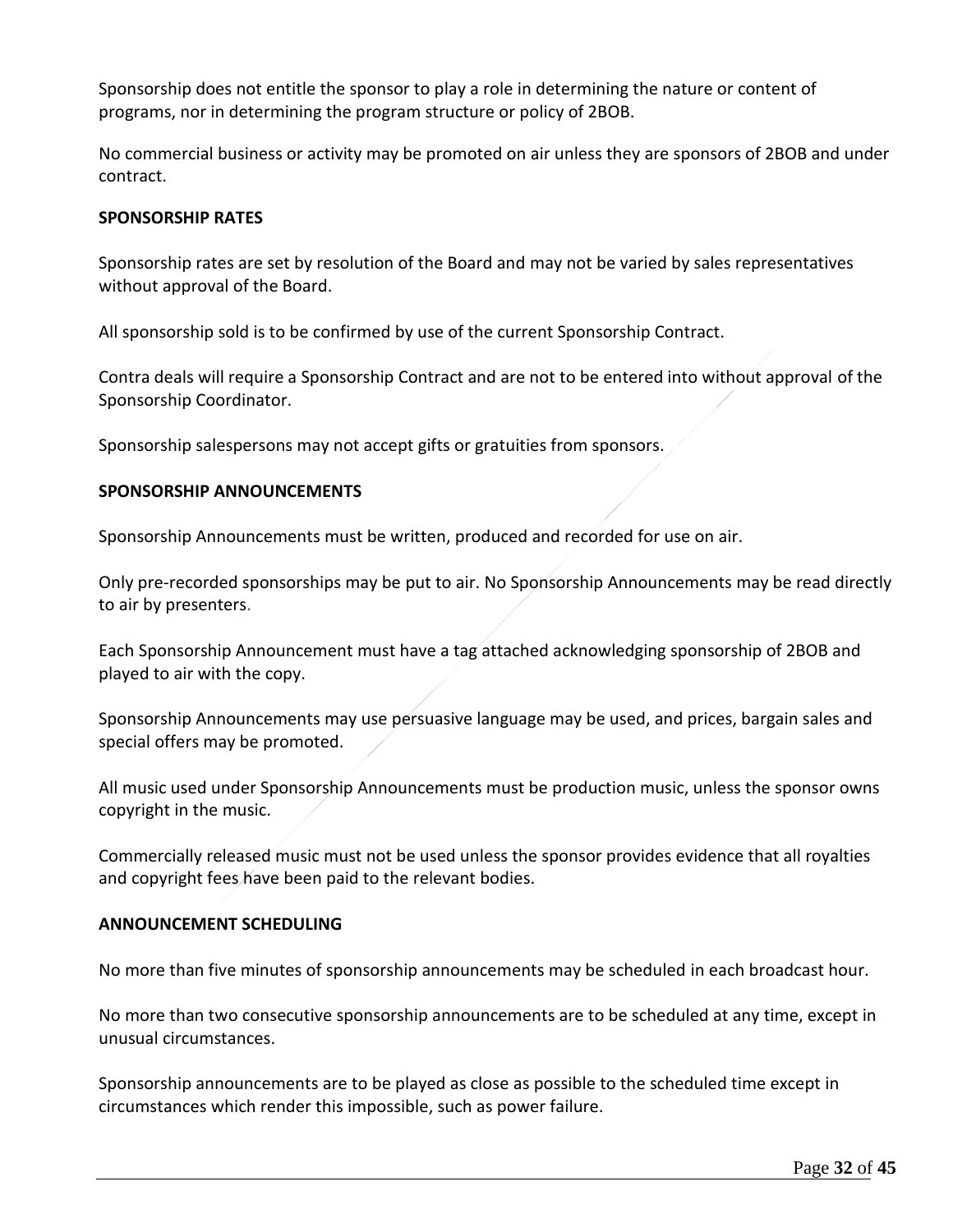## <span id="page-32-0"></span>**GENERAL OR SPECIAL EVENTS**

#### **PURPOSE**

The purpose of this policy is to ensure that special events held by 2BOB and volunteers are managed efficiently and economically to present 2BOB favorably in the community.

#### **POLICY**

Each event must be approved by the Board.

Events are to be managed by a minimum of 2 people.

Where possible, events are to have a minimum three-month lead time.

Event management progress reports are to be submitted monthly to Board meetings.

It will be the responsibility of the organizers to recruit volunteers for specific activities using an Event Volunteer Roster Form.

Volunteers wishing to stage an event must submit:

- an event outline,
- appropriate insurance cover,
- event plan including, aim, goal, time line, volunteer needs,
- event budget comprising income (including in-kind) and estimated/quoted expenditure,
- an Event Evaluation Form,
- proposed sponsors using the sponsorship policy and procedures, and
- marketing plan and costings.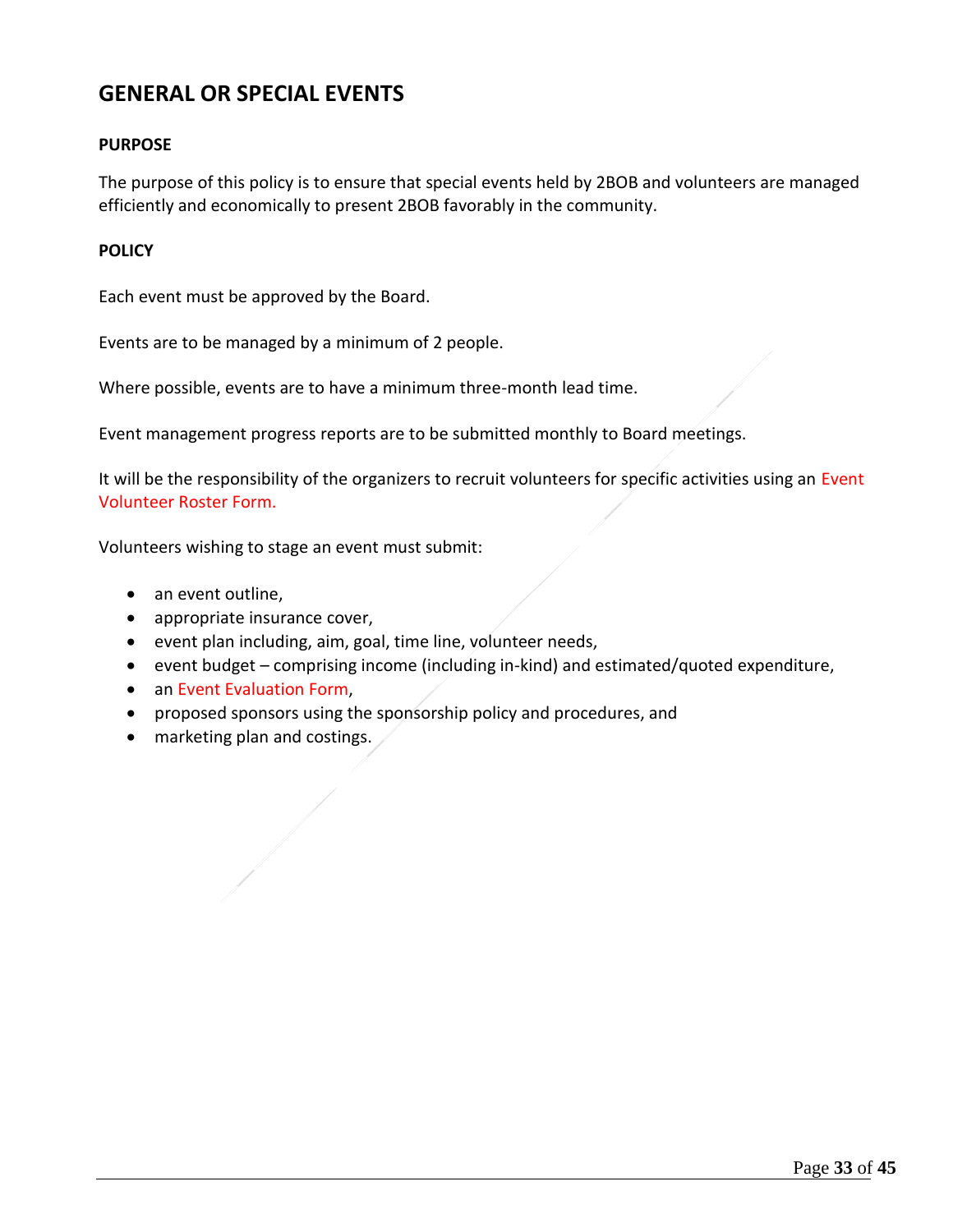### <span id="page-33-0"></span>**COMPLAINTS POLICY – PUBLIC COMPLAINTS**

#### **PURPOSE**

The purpose of this policy is to outline the most appropriate way for 2BOB and its volunteers to respond to complaints and comments from members of the public.

#### **POLICY**

2BOB will provide a minimum of 50 on-air announcements every year containing information about Community Broadcasting Codes of Practice and how audiences may obtain them.

All complaints from the public will be treated in a serious and polite manner. The person would not bother to make the call unless they held a genuine interest in 2BOB and felt they had a legitimate concern.

Do not be dismissive of their approach to 2BOB and assure them that their complaint will be taken seriously and will be dealt with professionally and according to established policy.

2BOB acknowledges the right of its audience to comment and make complaints in writing or verbally concerning:

- a) Compliance with the CBAA Codes of Practice or a condition of the license.
- b) Program content.
- c) The general service provided to the community.

A record of complaints, using the Listener Complaint Form will be maintained for a period of at least 2 years, by a responsible officer of 2BOB.

In order to ensure 2BOB can make a full response to ACMA if required, 2BOB must record:

- a) The date and time the complaint is received.
- b) The name and address of the complainant.
- c) The substance of the complaint.
- d) If the complaint relates to a specific program then the name of the program, the date and time of broadcast and the name of the presenter.
- e) The substance and date of the licensee's response

2BOB must also keep a record of material relating to complaints, including logging tapes or audio copies of broadcast material and written documentation, for 1 year.

2BOB will make every reasonable effort to resolve complaints, except where a complaint is clearly frivolous, vexatious or not made in good faith.

2BOB will ensure that:

a) Complaints are received by a responsible person during normal office hours.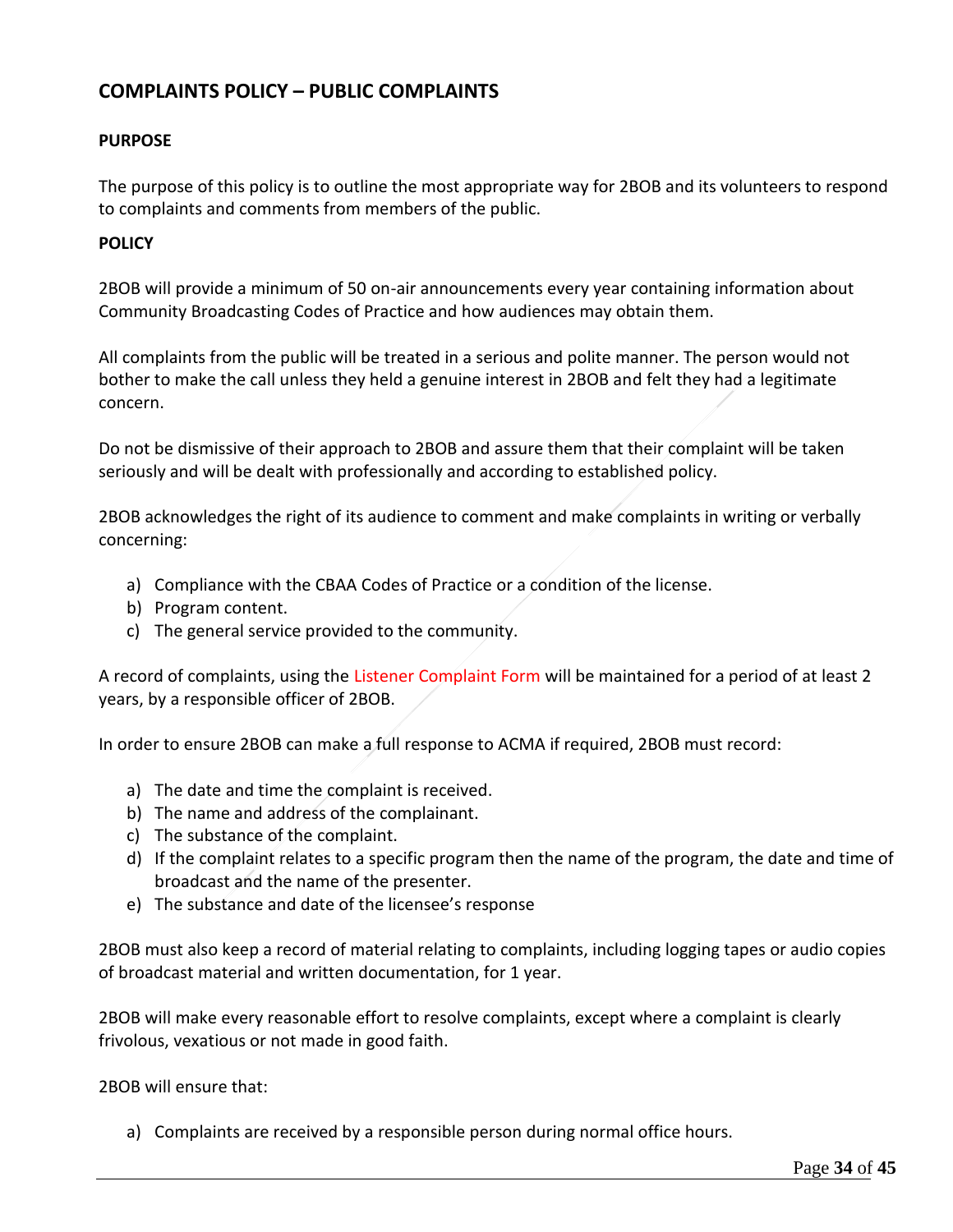- b) Complaints are conscientiously considered, investigated if necessary and responded to as soon as practicable.
- c) Complaints are responded to in writing within 60 days of receipt and will include a copy of the Community Broadcasting Code of Practice.

Complainants are advised in writing that they have the right to refer their complaint to the ACMA provided they have first:

- a) Formally lodged their complaint with the licensee.
- b) Received a substantive response from the licensee and are dissatisfied with this response.

The record of complaints will be made available to the ACMA on request, in a format advised by the ACMA.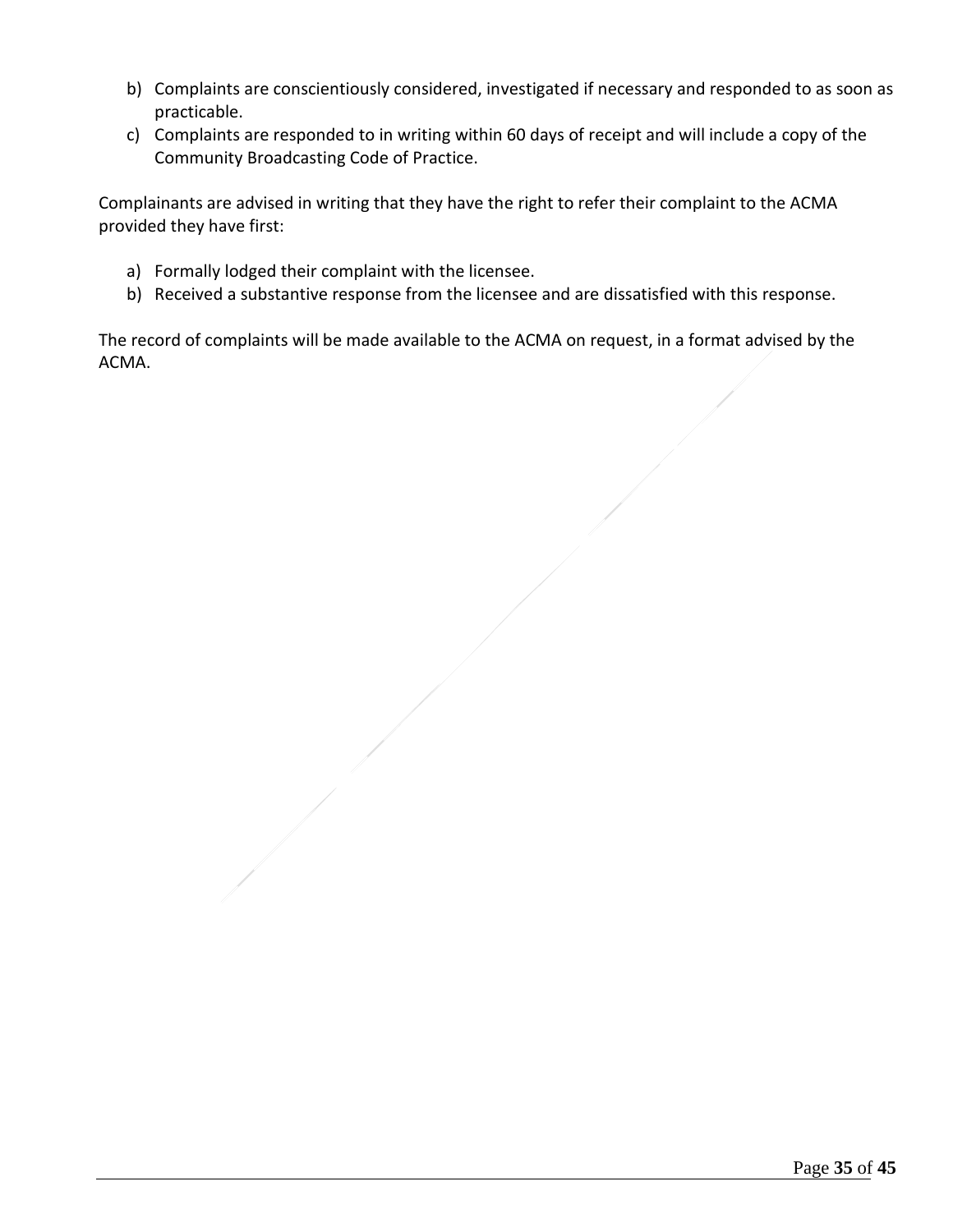#### <span id="page-35-0"></span>**COMPLAINTS POLICY – INTERNAL CONFLICT**

#### **PURPOSE**

Conflict is a normal response to differing opinions about needs, values and interests. While not all conflict is harmful, 2BOB Radio recognises that ineffectively managed conflict can adversely affect station operations and workplace harmony.

2BOB Radio has established and approved a conflict management process in order to promote productive, collaborative, and effective teamwork among and between all tiers of the organisation.

The section aims to outline the processes, rights, duties and obligations of parties involved in conflict at 2BOB Radio

As a basic principle, 2BOB Radio encourages its volunteers and staff to comment and provide feedback, and acknowledges their right to activate the workplace conflict process.

#### **POLICY**

For the purposes of this policy, workplace conflict is defined as a dispute or differences arising among volunteers and/or paid staff.

#### **MANAGING FEEDBACK**

Comments and feedback of a negative nature should not automatically be interpreted as conflict. It is important for staff and volunteers to recognise the difference between negative feedback and conflict, according to the definition above.

Staff and volunteers should make every effort to prevent recourse to the conflict resolution process. The preferred response is to address feedback respectfully, directly and verbally with the party concerned.

In the case of conflict between volunteers the parties involved may be brought together to reach a resolution. If necessary, these verbal discussions should include a third, independent party.

If these discussions fail to solve or fully address the issue, then one of the parties may request to activate the Workplace Conflict Process.

#### **RESOLVING DIFFERENCES**

Approach the person you disagree with: Talking to the person about your disagreement can be helpful. Approaching them in a constructive and calm way, thinking about the points you want to express.

Think about how safe it is to approach someone you are in conflict with: Approaching them in public may mean they are less likely to be violent or abusive. If they are likely to be violent or abusive, it may be best not to resolve it directly. Perhaps you could talk to them over the phone or send an email.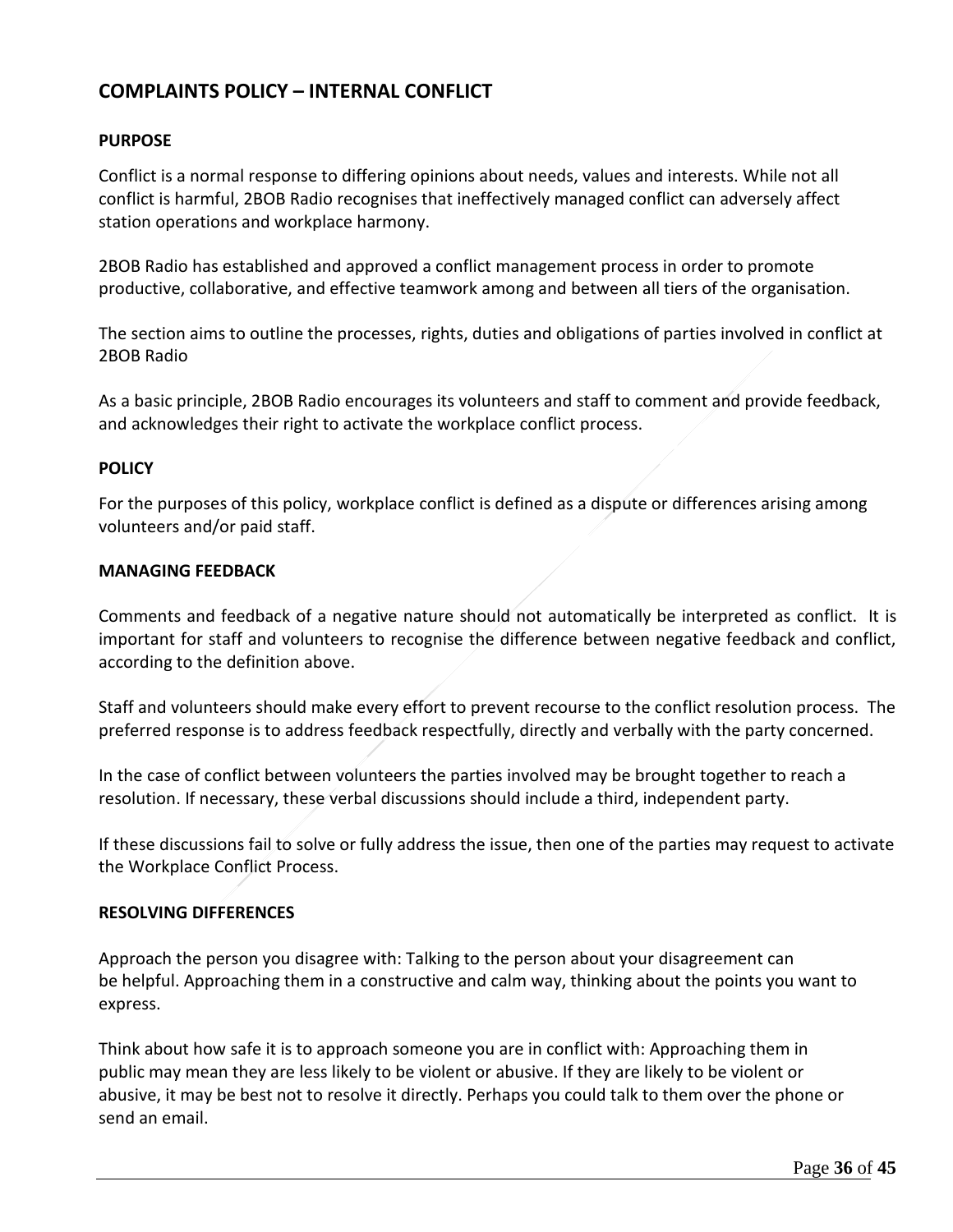Gain an understanding of each other's perspective: To help understand why both parties are disagreeing, it may help to ask questions about their point of view and how they are perceiving it.

Explain how you feel: When you talk to the representing person you are in disagreement with, try to tell them how you feel. You can try to explain how you feel as a result of their opinion, try not to make statements about their perception of the problem.

Allocate time to talk: It can be easy to get back into an argument while you are trying to resolve it. One way to avoid this is by giving each other time to highlight each point of view. It may be easier to write your point of view down so that you can both read it and think about what the other has said. This way you can come back and discuss it.

Agree to disagree: It is also possible to agree to disagree. It is not good to even necessary to agree with someone all of the time.

If you are unable to resolve the conflict you should initiate the Workplace Conflict Process

#### **THE WORKPLACE CONFLICT PROCESS**

The Workplace Conflict process will be enacted when one party puts the matter in writing by completing the Workplace Conflict Form and requests that the internal conflict procedure be activated.

The Workplace Conflict Form and any written statements should be provided to the Volunteer Coordinator or to the Secretary of the Board.

Once the process has been activated, it shall remain activated until the matter is resolved or the party requesting activation of the process explicitly withdraws the matter.

The Board has ultimate responsibility for managing the internal conflict process and for ensuring satisfactory resolution is achieved, within 60 days of the internal conflict process being activated.

The Board may conduct its own investigation into internal conflict or may appoint the Volunteer Coordinator or a committee (made up of representatives of the Board or other persons deemed to be impartial by the Board) to carry out an investigation of the internal conflict. The investigation should consider all sides of the matter. Legal advice will be sought if appropriate.

The Board, Volunteer Coordinator or committee will:

- a) Negotiate a dispute resolution by managing discussion between parties involved in the conflict, which is aimed to bring about agreement or a settlement of opposing demands or attitudes.
- b) Recommend appropriate legal response if legal action is likely or is taking place.
- c) Recommend appropriate response to the parties involved after taking legal advice if necessary.
- d) Recommend appropriate action/s needed to avoid future conflict.

If the above process fails to reach a satisfactory resolution the Board may:

- a) Appoint an external mediator who is mutually acceptable to both parties.
- b) Authorise the mediator to determine a resolution for situations of irreconcilable differences.
- c) Require the mediator to make a resolution within 21 days.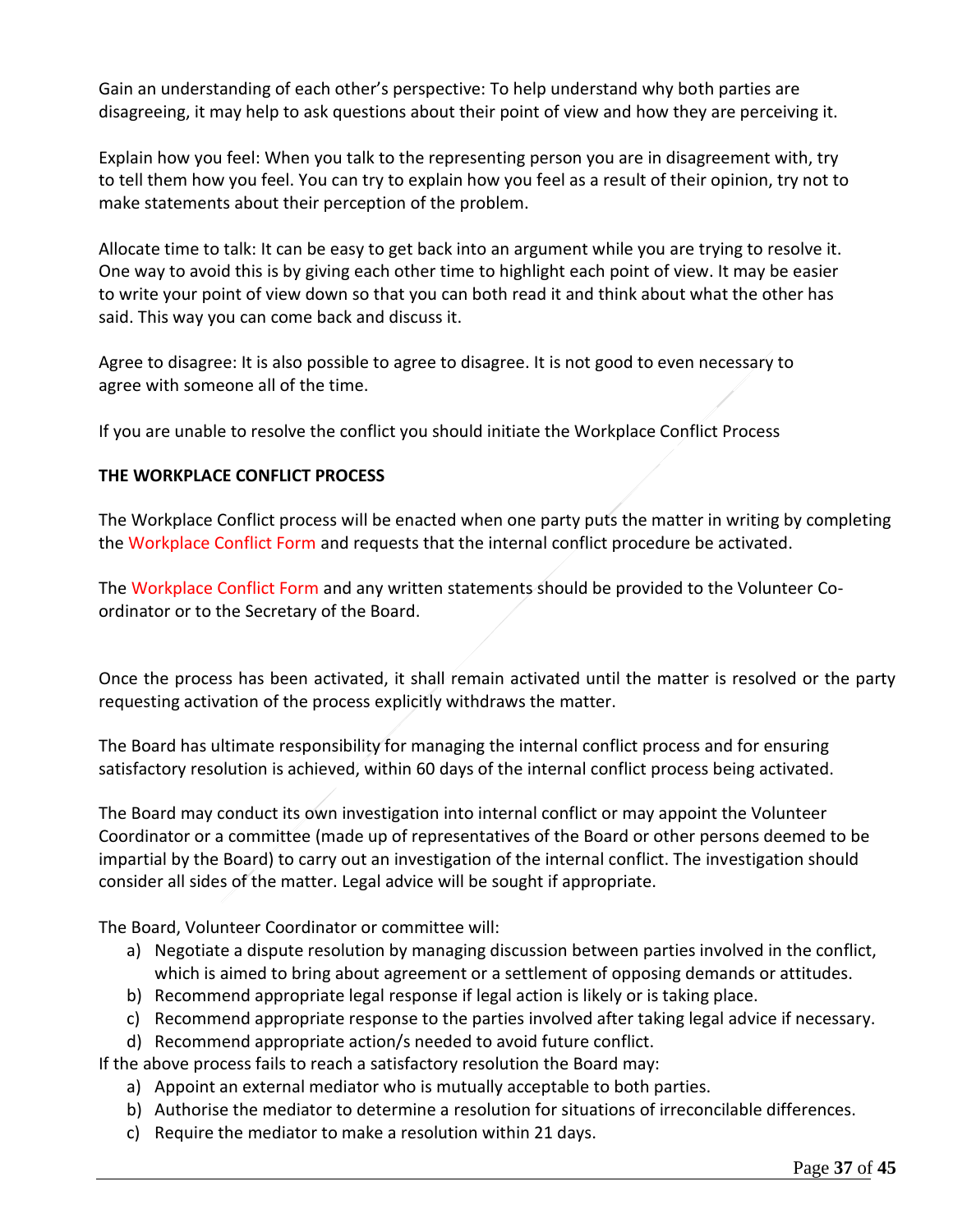d) Require all parties to accept the decision of the mediator.

An appeal to an internal conflict decision may be lodged by submitting a letter to the Board for their review at their next sitting. The decision of the Board will be final.

Records of internal conflicts are to be kept by the Board for at least two years from the date of the internal conflict process was activated.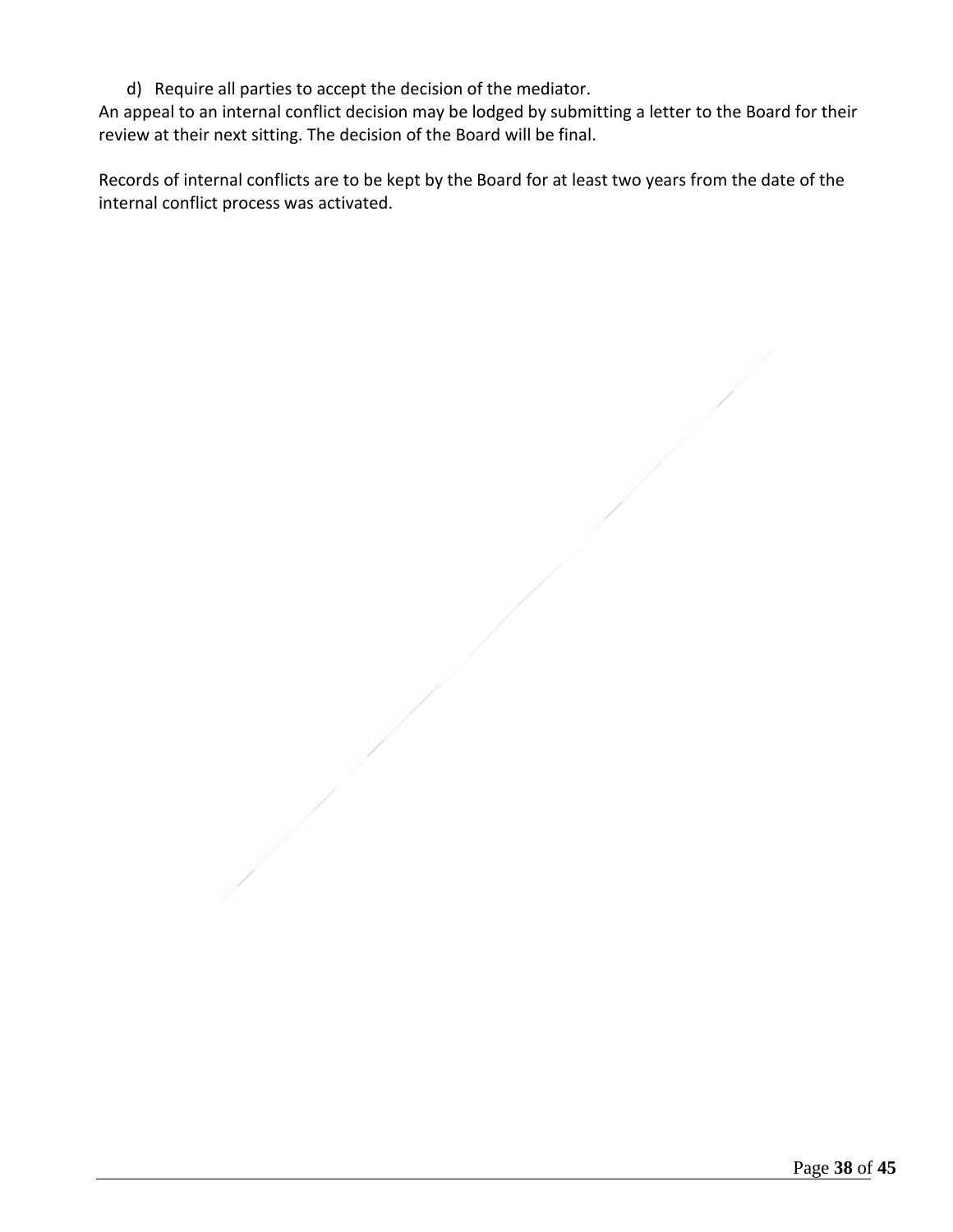## <span id="page-38-0"></span>**DRUGS AND ALCOHOL**

#### **POLICY**

Consumption of alcohol or illegal substances within 2BOB or the surrounding gardens is deemed inappropriate and incidents may be referred to the Board.

However, alcohol may be consumed in circumstances outlined below.

Consumption of alcohol in or around 2BOB is restricted to social activities approved by the Board, such as the annual Xmas party and other organised events.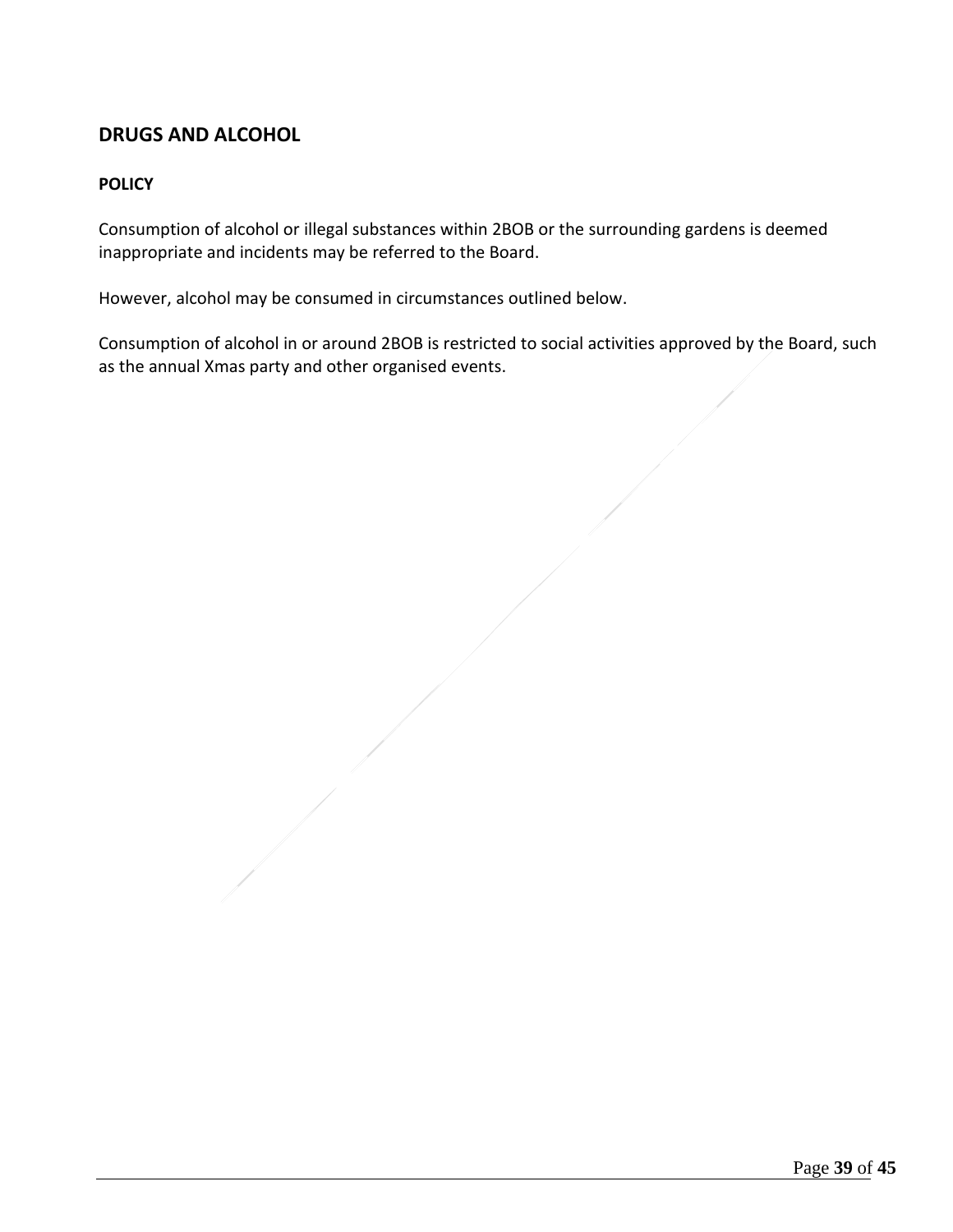#### <span id="page-39-0"></span>**WORK, HEALTH & SAFETY**

#### **PURPOSE**

The purpose of the Work Health and Safety (WHS) Policy is to:

- Outline Manning Media Co-operative's commitment to WHS.
- Promote accountability.
- Encourage co-operation.
- Outline responsibilities.

2BOB is committed to:

- Providing a workplace that is safe and without risks to health.
- Providing adequate resources to ensure a safe and healthy workplace.
- Complying with all relevant legislation, regulation and standards.
- Implementing a systematic approach to WHS management.

#### **POLICY**

The Board along with all volunteers and paid staff are responsible for the promotion and maintenance of WHS of all persons undertaking duties at, or on behalf of 2BOB.

The Board is responsible for:

- a) Developing, implementing and reviewing the WHS Policy in consultation with volunteers, relevant legislation and guidelines.
- b) Supporting volunteers under their management to be accountable for the specific responsibilities of carrying out tasks.
- c) Ensuring WHS issues outside of their area of influence are dealt with efficiently and effectively.

Contractors and sub-contractors are responsible for complying with 2BOB's WHS Policy and will observe directions on WHS Policy from designated officers within 2BOB.

The policy applies to the following people within 2BOB:

- Volunteers.
- Contractors.
- Visitors.
- Consultants and paid staff.

In order to implement the general provisions of this policy, a program of activities and procedures shall be established, implemented and will be updated as required.

■ New volunteers will be inducted to 2BOB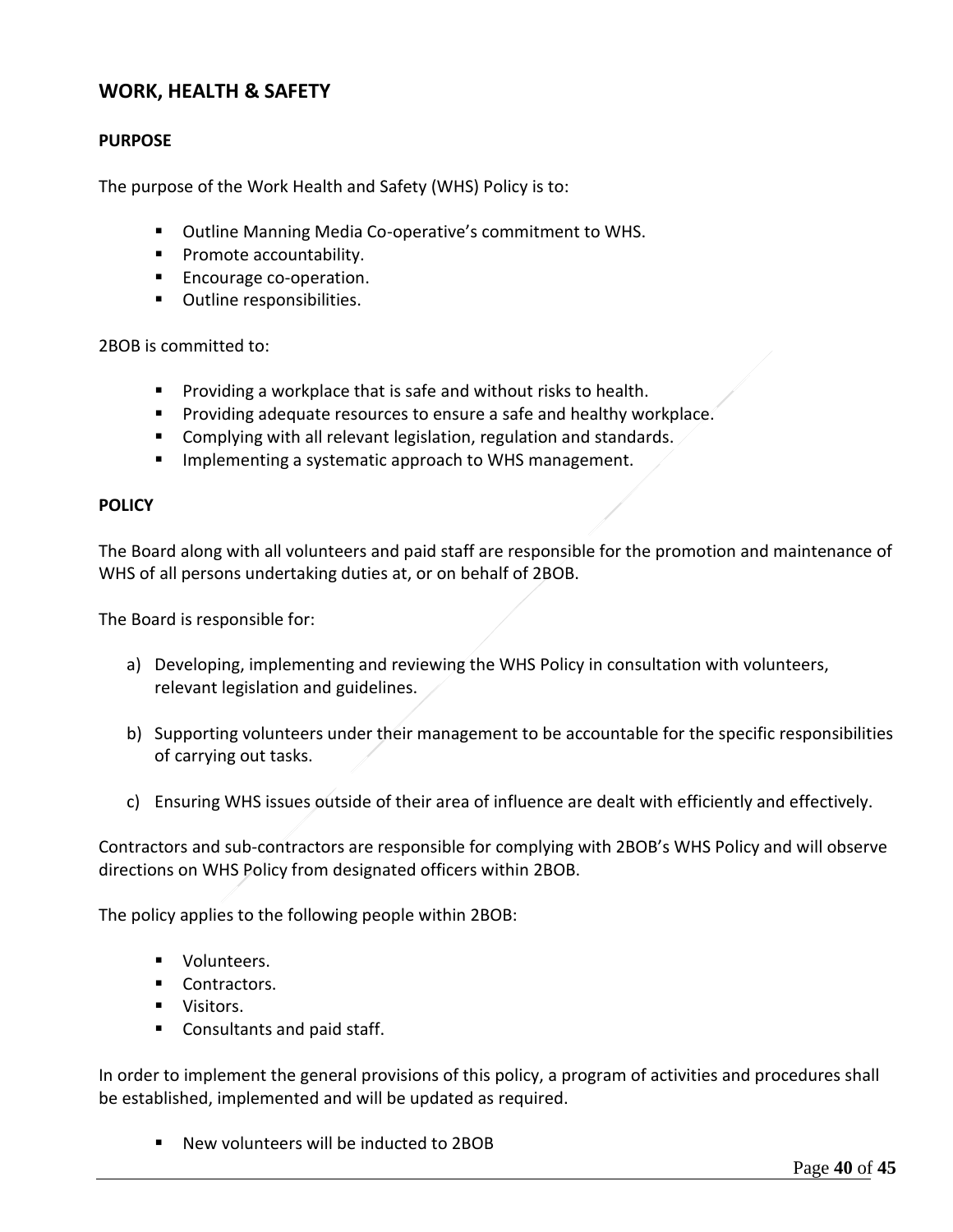- Work design, workplace design and standard work methods
- Changes to work methods and practice
- Emergency procedures and drills
- Provision of OHS equipment, services and facilities
- Workplace inspections and evaluations
- Reporting and recording of incidents, accidents, injuries and illnesses
- Provision of information

The First Aid Kit is kept in kitchen cupboard with a green "First Aid Kit" sticker on the door.

#### <span id="page-40-0"></span>**RISK MANAGEMENT**

The key to quality Risk Management rests in this simple triangle:



*HAZARD*- "A source or a situation with the potential for harm in terms of human injury or ill-health, damage to property, damage to the environment, or a combination of these."*(Standards Australia)*

*HAZARDS* surround us in varying forms and degree of risk. A Risk Management programmer must take into account all hazards likely to affect, or be affected by, the tasks associated with the job. This includes anticipating outcomes from a completed job (e.g. a power point may be incorrectly installed by an electrician, resulting in an injury occurring to a future user).

*IDENTIFY* hazards in your work area by making regular inspections of the site; use all your senses including intuition - to ascertain whether you are in a safe situation. Your nose may be the first indicator of a leaking hazardous substance or smoke from a fire; your ears may pick-up the obvious potential of noise being too loud, or the less-obvious sounds of an overstressed motor bearing. The sense of touch can discern a moist surface where perhaps moisture is not meant to be; taste can detect the feint hint of tainted food, and so on. Consider annual 'desk-top' reviews of 'safe work procedures' (SWP). A SWP will outline step-by-step procedures for carrying out a task. Each step can be considered in isolation and any hazards identified. Manual handling, hazardous machinery and hazardous substances in particular can be revealed in studying a SWP. Investigate and review all incident reports.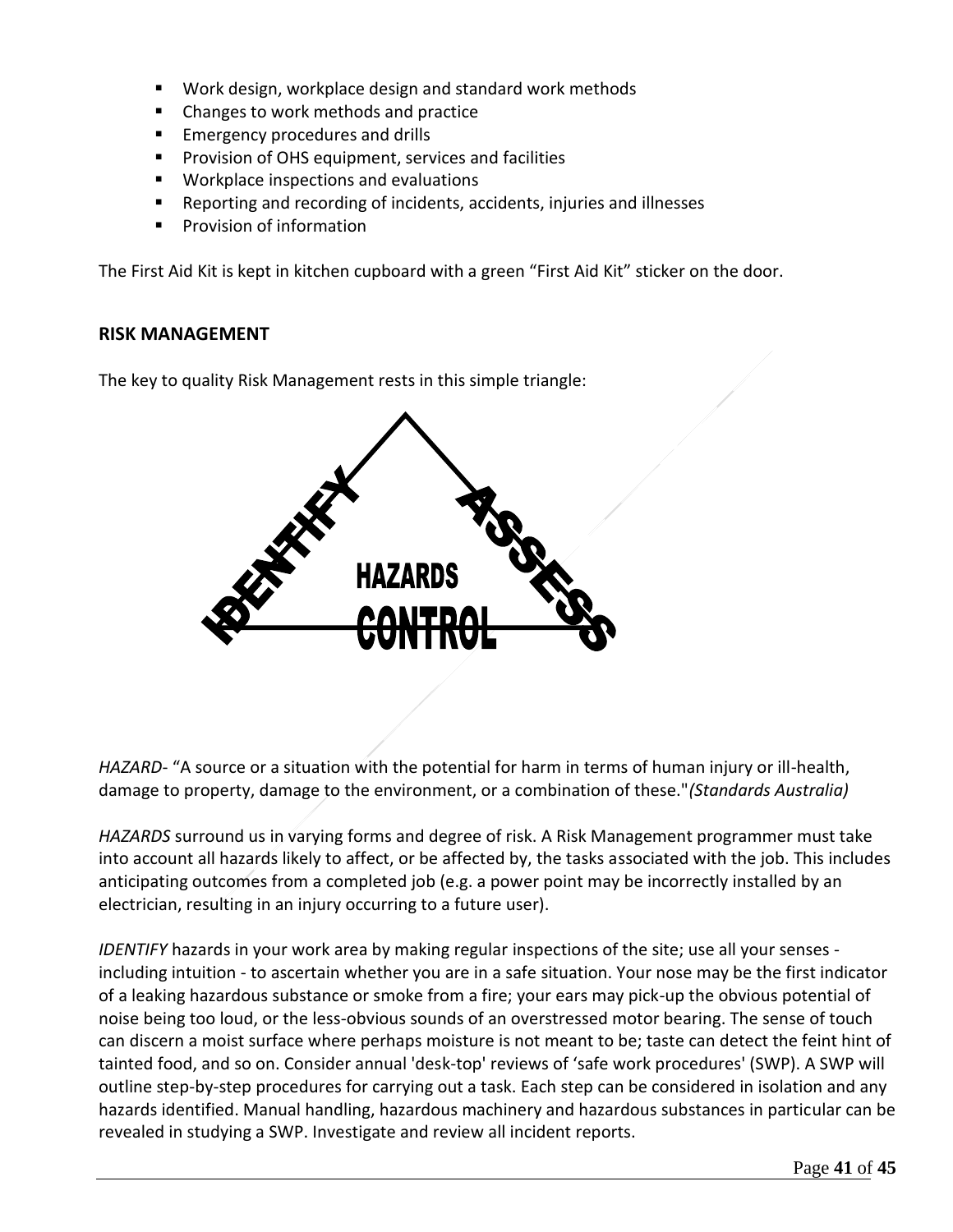*ASSESS* the risk associated with a hazard by considering three aspects: the likelihood of the hazard becoming uncontrolled; the degree of injury/illness/damage should it become uncontrolled; the exposure to the hazard including such things as frequency of interaction with the hazard, types of personnel (children/aged/public etc.).

#### **A simple assessment tool is this matrix. Hazards are given a risk rating from 1 to 6, with the numbers allowing for a prioritisation of hazards.**

| <b>RISK</b><br><b>MATRIX</b>                                            | <b>HOW LIKELY IS IT TO HAPPEN?</b>             |                                         |                                                  |                                                                  |
|-------------------------------------------------------------------------|------------------------------------------------|-----------------------------------------|--------------------------------------------------|------------------------------------------------------------------|
| <b>HOW BAD IS IT</b><br><b>LIKELY TO BE?</b>                            | Very likely:<br>could<br>happen at<br>any time | Likely:<br>could<br>happen<br>some time | Unlikely:<br>could<br>happen, but<br>very rarely | Very unlikely:<br>could<br>happen, but<br>probably<br>never will |
| Kill or cause permanent<br>disability or ill health<br>Хe               |                                                |                                         |                                                  | 3                                                                |
| Long term illness or<br>serious injury<br>$\bullet$ $\bullet$ $\bullet$ |                                                |                                         | 3                                                | 4                                                                |
| Medical attention and<br>several days off work                          |                                                | 3                                       | $\overline{\mathbf{4}}$                          | 5                                                                |
| First aid needed                                                        | 3                                              | $\overline{\mathbf{a}}$                 | 5                                                | 6                                                                |

*CONTROL* of the hazard is what our safety programme is all about. Ideally, we should ELIMINATE the need for the hazard altogether, but if we can't, we might be able to SUBSTITUTE a safer hazard instead, and so on down the hierarchy. Sometimes, a combination of the steps will apply. EG Personal Protective Equipment (step 5) might still be worn in step 2 (Substitute), and so on.

Steps and examples in the *Hierarchy of Hazard Control* are:

#### 1 ELIMINATE

Can the hazard be left out of the equation altogether? In the planning stage, ask if there is any need to use or have the hazard around. An example might be (say) a vacuum cleaner that is going to be used in a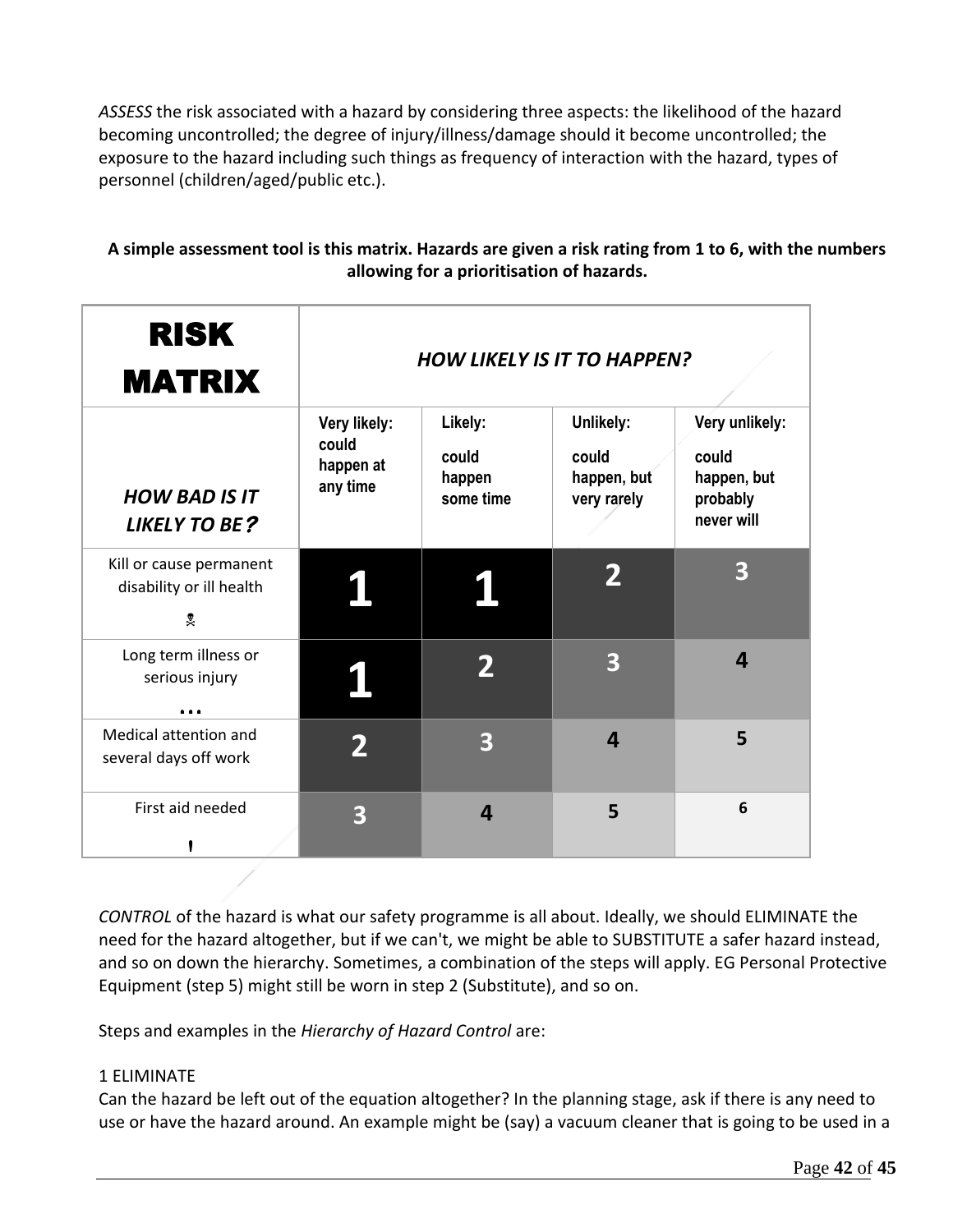high-traffic area. You know the electric lead to it is going to create a trip hazard, so the need for a lead is eliminated by using a battery powered cleaner.

#### 2 SUBSTITUTE

There is a need to paint some stage materials, and the plan has been to use some epoxy paint that happens to emit toxic fumes. Is there a water-based, less-toxic paint available that will do the job?

#### 3 ISOLATE/VENTILATE

Perhaps a noisy drive motor for some gadget or other is able to be isolated by being placed in a lessfrequented part of the building, or a sound-proofed cage built around it. Unpleasant smells, contaminated or stale air might be ventilated from an area by use of an exhaust fan.

#### 4 MITIGATE

If there are no other options, perhaps the only way around the problem is to rotate staff who have to work with the hazard, ensuring they are only in contact with the hazard for limited amounts of time. EG Keyboard entry; exposure to heat and cold, and so on. Training also falls into this area of hazard control, and includes appropriate methods of operating plant or 'how to install…' and so on.

#### 5 PERSONAL PROTECTIVE EQUIPMENT (PPE)

PPE is always the 'last resort' of control. Don't forget, this usually means there is nothing between the hazard and ourselves other than a layer of protective clothing or a mask or glasses. If this layer breaks down, then there is nothing between ourselves and the hazardous situation. EG Protective gloves to handle chemical cleaning agent.

*Note that steps 1,2 and 3 above are ENGINEERING CONTROLS and generally remove the opportunity of human failings to step into a hazardous situation. (EG a machine guard will protect the smartest and the dumbest persons. The old miners' saying, "You are only as safe as the stupidest man in the mine..." may well be recalled here.) Steps 5 and 6 are ADMINISTRATIVE CONTROLS and can breakdown when weaknesses in human behaviour occur. (EG I might forget to take a break from a particularly debilitating task, or from a proximity to a hazardous substance; I might forget to put on a piece of essential personal protective equipment.)*

## <span id="page-42-0"></span>**POLICY IMPLEMENTATION AND REVIEW**

#### **DISSEMINATION OF POLICY**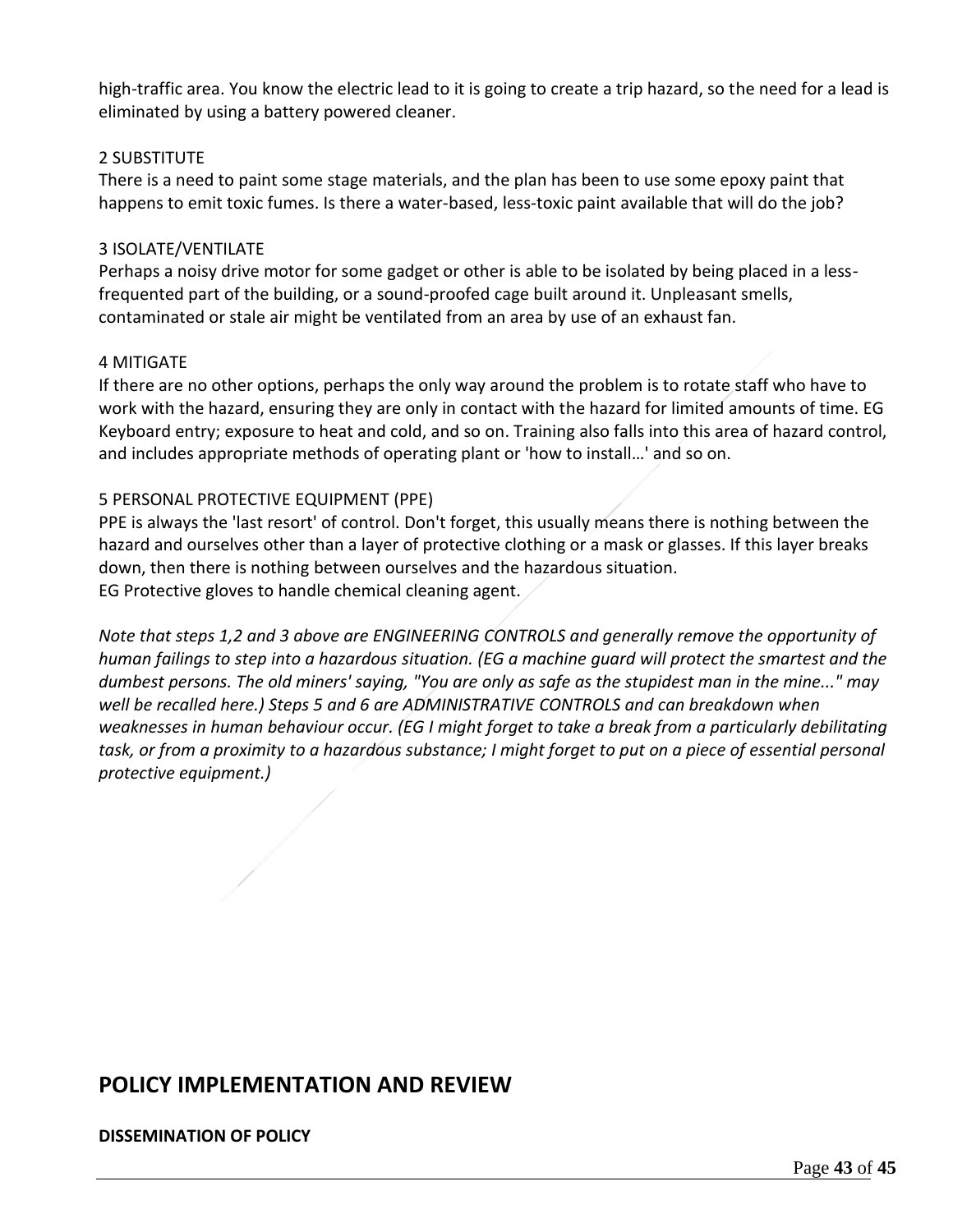- 1. This policy shall be displayed in a prominent position in the workplace/station.
- 2. All employees, volunteers, contractors and others in the workplace shall have access to all documents that make up the Manning Media and 2BOB OHS Policy and Program and any updates. All new volunteers in any capacity shall be provided with an OHS Policy Acknowledgement Induction Form.
- 3. All employees, volunteers and contractors are required to read, or have read to them, this policy document and sign the OHS Policy Acknowledgement line on the Induction Form to acknowledge having done so.
- 4. The signed OHS Induction Form shall be stored in the volunteer's personnel file and a copy provided to the volunteer or contractor and visitors that frequent 2BOB.

This policy shall be reviewed on an annual basis or as affected by changes to the OHS Act 2000 and or OHS Regulation 2001.